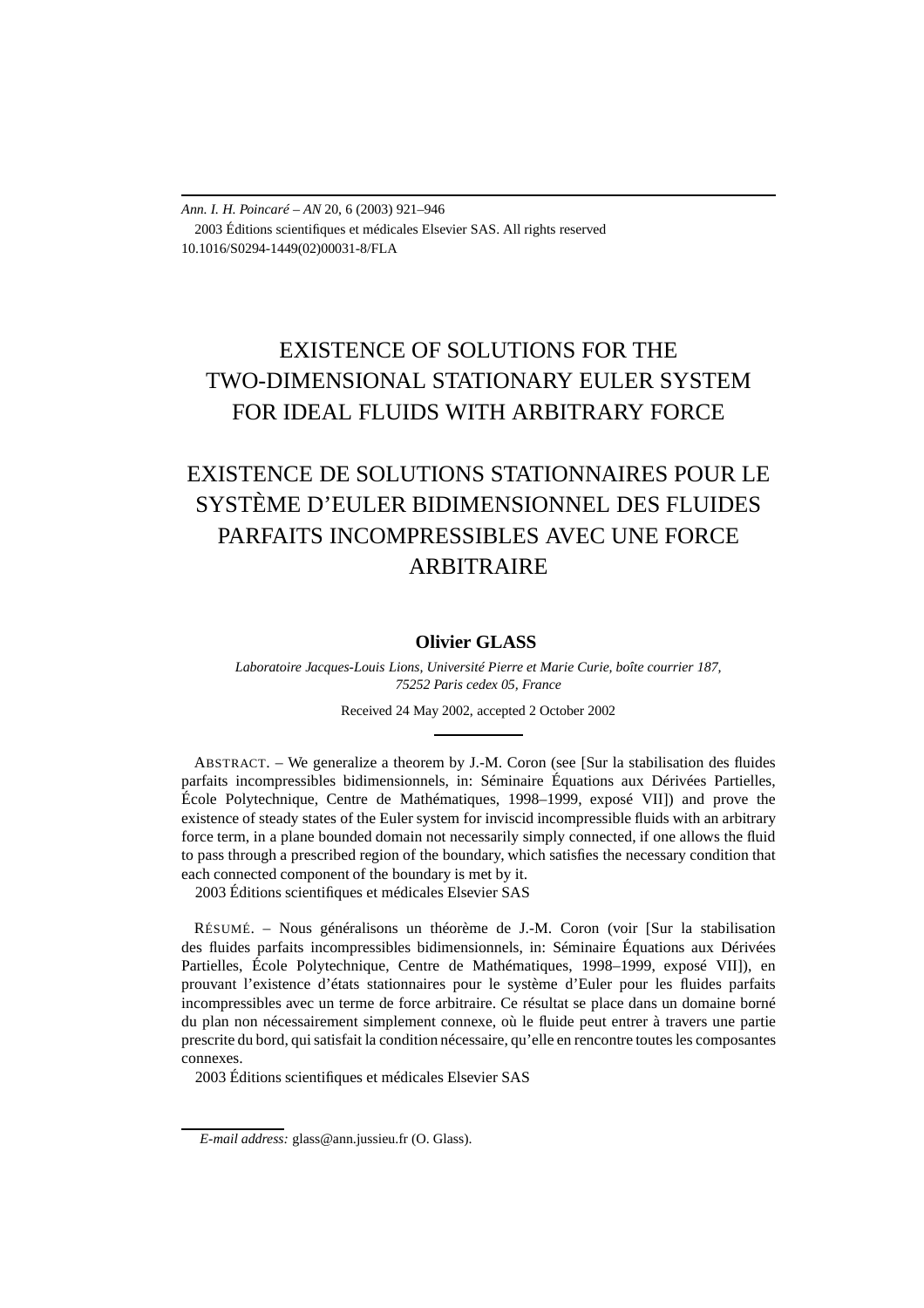#### **1. Introduction**

Let  $\Omega$  be a nonempty connected bounded smooth open domain in  $\mathbb{R}^2$ . Consider  $\Sigma$  a nonempty open part of the boundary  $\partial \Omega$  of  $\Omega$ . Denote by *v* the unit outward normal on  $∂Ω.$ 

The problem that we study in this paper is the existence of solutions of the stationary Euler system for ideal (i.e. inviscid and incompressible) fluids, that is,

$$
(y.\nabla)y + \nabla p = f \quad \text{in } \Omega,\tag{1}
$$

$$
\operatorname{div} y = 0 \quad \text{in } \Omega,\tag{2}
$$

where  $y : \Omega \to \mathbb{R}^2$  is the velocity field and  $p : \Omega \to \mathbb{R}$  is the pressure, for any local force term  $f : \Omega \to \mathbb{R}^2$ . We consider the following constraint at the boundary:

$$
y. v = 0 \quad \text{on } \partial\Omega \backslash \Sigma,
$$
 (3)

that is, the fluid is allowed to pass through the boundary only on  $\Sigma$  (and slips on the rest of the boundary).

We show the following result:

THEOREM 1. – If  $\Sigma$  meets each connected component of  $\partial \Omega$ , then for any  $f \in$  $C^{\infty}(\overline{\Omega}; \mathbb{R}^2)$ *, there exist*  $y \in C^{\infty}(\overline{\Omega}; \mathbb{R}^2)$  *and*  $p \in C^{\infty}(\overline{\Omega}; \mathbb{R})$  *such that* (1)–(2) *and* (3) *are satisfied.*

*Remark* 1. – For the closed system (i.e. when  $\Sigma = \emptyset$ ), it is well known that (1)–(3) has no solution in general. For example, consider *f* with a non trivial circulation on a given connected component of the boundary. Then the Kelvin law for the stationary Euler system, which states that:

$$
\int\limits_{\Gamma} [(y.\nabla)y + \nabla p] \cdot d\tau = 0,
$$

for any Jordan curve  $\Gamma$  in the domain along which  $y$  is everywhere tangent, ensures that there is no solution for that  $f$ . By the way, this objection also points out that the condition on  $\Sigma$  that it must meet each connected component of the boundary is necessary.

*Remark* 2. – Even if we consider only *f* with vanishing circulations around each connected component of the boundary, there is no solution in general unless  $\Sigma$  meets each connected component of the boundary. Consider indeed  $f$  such that curl  $f > 0$  on a given "uncontrolled" connected component  $\Gamma$  of  $\partial\Omega$ . Let *y* be a solution of the system. Then, taking the curl of (1), one gets

$$
(y.\nabla)(\text{curl } y) = \text{curl } f. \tag{4}
$$

This involves in particular that  $y \neq 0$  on  $\Gamma$ . As *y* must be tangent to  $\Gamma$ , it has a constant orientation on  $\Gamma$ . With curl  $f > 0$ , this makes (4) impossible.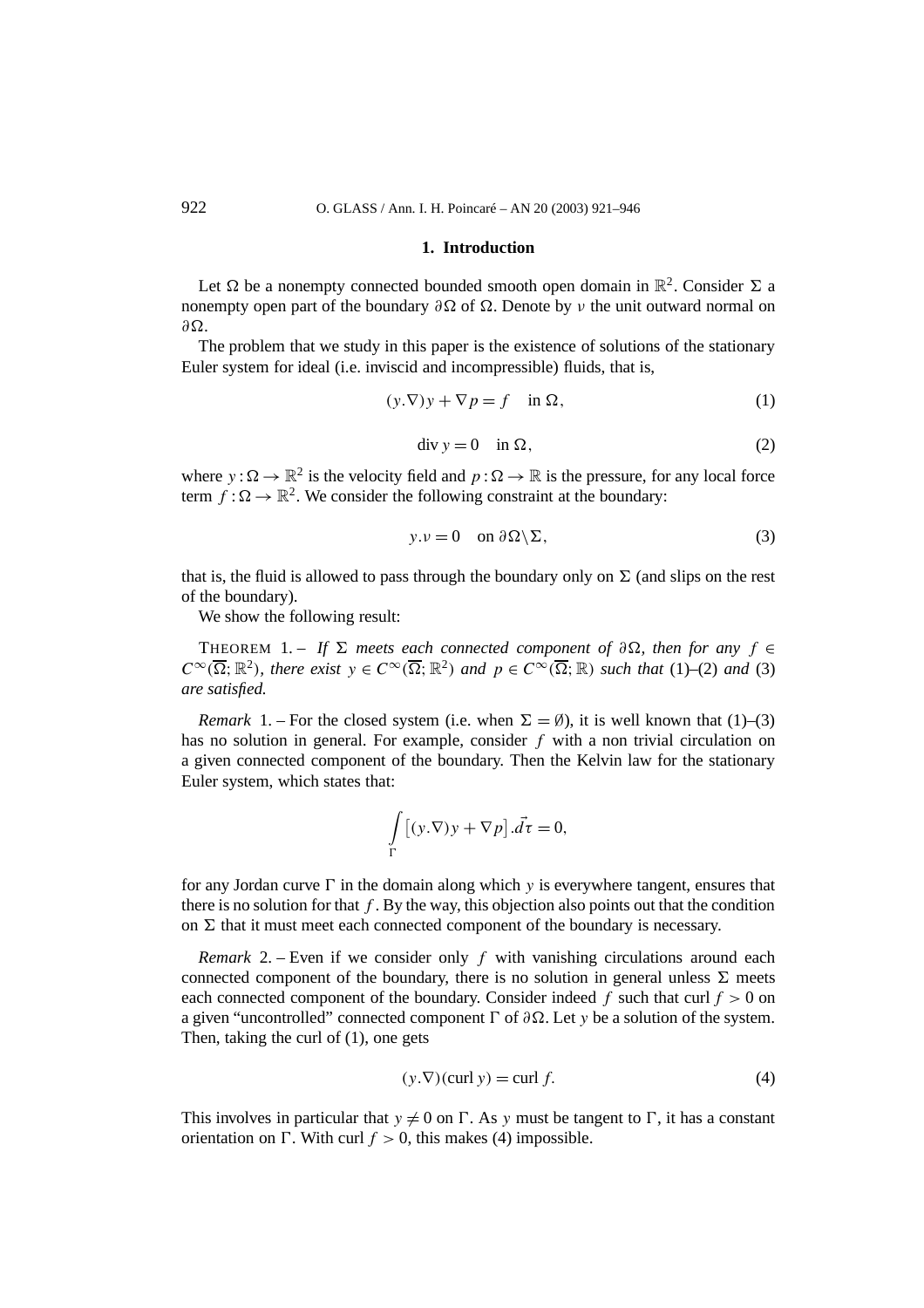Theorem 1 was established in the particular case of a simply connected domain by J.M. Coron (see [3]). One of the motivations concerns asymptotic stabilization of the non-stationary Euler system. Indeed, R.W. Brockett established a necessary condition for a finite-dimensional control system to be stabilizable, see [2]. The equivalent of this necessary condition in the infinite-dimensional system considered here is precisely what is proven in Theorem 1. For more precisions concerning the stabilization of ideal fluids, see [3] and [4].

For the three-dimensional system, we do not know whether such a result could be stated. An important step in that direction is given by the work of H.D. Alber (see [1]), which deals with the existence of non trivial steady-states with vanishing force term, in a simply connected domain. But this result uses as an assumption the existence of a reference solution; the existence of such a solution is an open problem in the general case (up to our knowledge). Also, it would be an interesting question to generalize the present work to higher dimensions, in particular in the perspective of the stabilization of three-dimensional ideal fluids, which are known to be exactly controllable (see [6]).

As in [1] and [3], the idea is to find a solution of the problem close to a fixed reference solution. Here, this solution is a potential steady-state of the problem (for  $f = 0$ ). One cannot in general make this solution fit all the requirements of the reference solution of [1]; in particular, in [1], the reference flow  $v_0$  has to satisfy that  $v_0$  does not vanish in  $\overline{\Omega}$  and that, on the boundary of  $\{x \in \Sigma \mid v_0, v < 0\}$ ,  $v_0$  is pointing outside this set. In our case, when  $\Omega$  is not simply connected, both conditions can no longer be required (for degree arguments). However, in the two-dimensional case, we can get rid of the latter assumption.

One of the major points in the proof of Theorem 1 is hence the statement of the following proposition, which proves the existence of an appropriate potential reference solution:

PROPOSITION 1. – *Consider a nonempty bounded connected regular domain in* R<sup>2</sup>*. Let ν the unit outward normal on ∂. Consider - an open part of ∂, which meets each connected component*  $\Gamma_0, \ldots, \Gamma_g$  *of*  $\partial \Omega$ *. Then there exists a function*  $\theta \in C^\infty(\overline{\Omega}; \mathbb{R})$ *which satisfies the following conditions:*

$$
\Delta \theta = 0 \quad \text{in } \Omega,\tag{5}
$$

$$
\partial_{\nu}\theta = 0 \quad on \ \partial\Omega\backslash\Sigma,\tag{6}
$$

$$
\left|\nabla\theta(x)\right| > 0 \quad \text{for any } x \text{ in } \overline{\Omega},\tag{7}
$$

$$
\begin{aligned} \text{for } \gamma^+(\theta) &:= \{ x \in \partial \Omega \mid \partial_\nu \theta > 0 \} \text{ and } \gamma^-(\theta) &:= \{ x \in \partial \Omega \mid \partial_\nu \theta < 0 \}, \\ \text{one has: } \overline{\gamma^+(\theta)} \cap \overline{\gamma^-(\theta)} &= \emptyset, \end{aligned} \tag{8}
$$

$$
\gamma^+(\theta)
$$
 and  $\gamma^-(\theta)$  are unions of a finite number  
of intervals of  $\partial\Omega$  with disjoint closures, (9)

*there exist g points*  $M_1, \ldots, M_g$  *in*  $\gamma^-(\theta) \cap \Gamma_0$ *, respectively sent on*  $\gamma^+(\theta) \cap \Gamma_1, \ldots, \gamma^+(\theta) \cap \Gamma_g$  *by the flow of*  $\nabla \theta$ *, the trajectories not touching*  $\partial \Omega \setminus [\gamma^+(\theta) \cup \gamma^-(\theta)]$ *.* (10)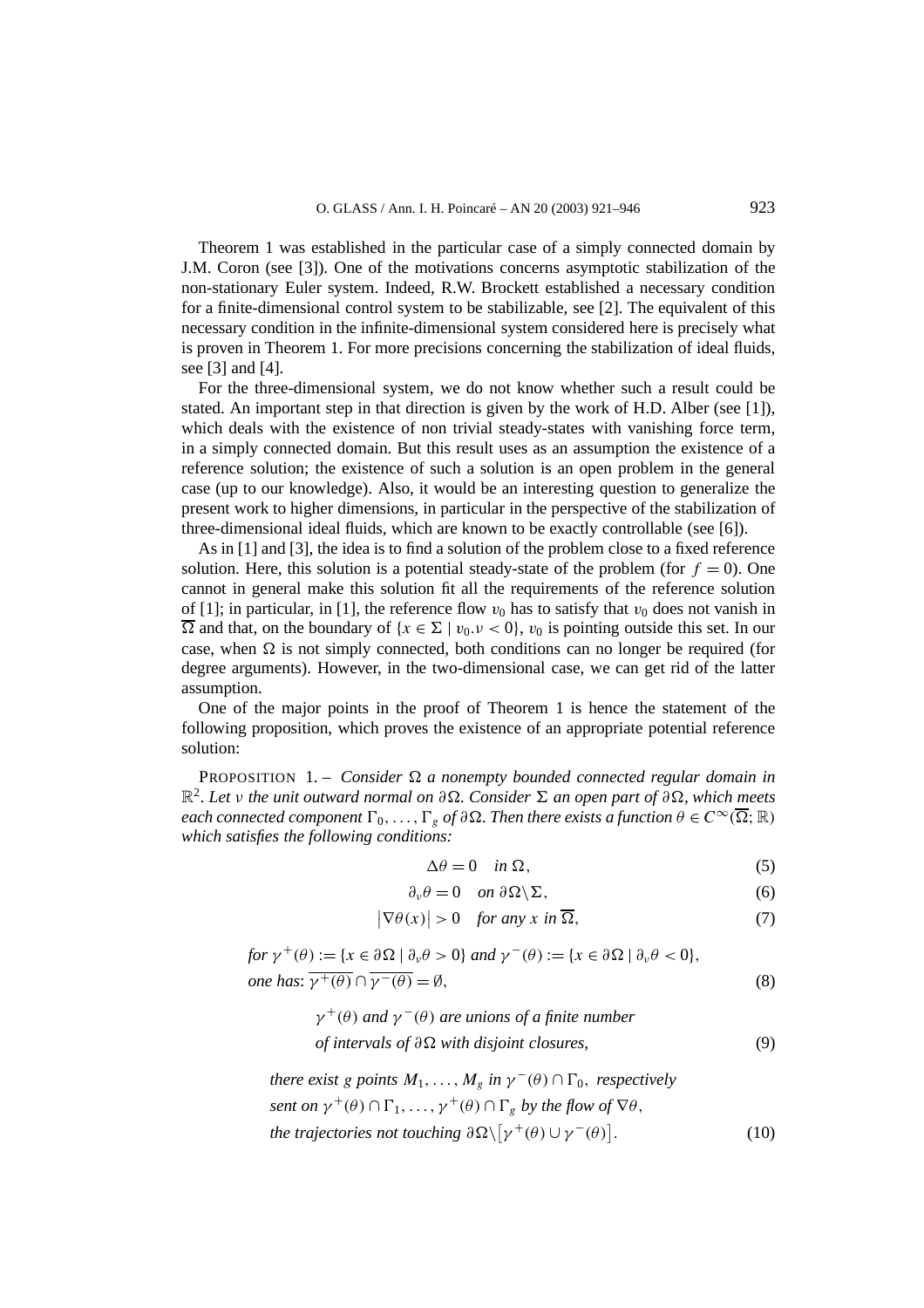The proof of this proposition is postponed until Section 4. We consider it as established during Section 2, and aim at proving Theorem 1. In Section 3, we also discuss a generalization of Theorem 1.

#### **2. Proof of Theorem 1**

First, we introduce some notations.

#### **2.1. Notations**

We shall consider the open ball  $B_R$  in  $\mathbb{R}^2$ , centered in 0, with radius R large enough so that  $\overline{\Omega} \subset B_R$ . We will also use a regular linear operator  $\pi$ , which extends functions in  $C^1(\overline{\Omega};\mathbb{R})$  to functions in  $C_0^1(B_R;\mathbb{R})$  (i.e.  $C^1$  functions with compact support), and which sends any  $C^k$ -regular function to a  $C^k$ -regular function.

Given a vector field  $V \in C_0^1(B_R; \mathbb{R}^2)$ , we will denote by  $\phi^V$  the corresponding flow, that is the function in  $C^1(\mathbb{R} \times \mathbb{R} \times B_R; B_R)$ , defined by the following differential system:

$$
\begin{cases}\n\phi^V(t_1, t_1, x) = x & \text{for any } (t_1, x) \in \mathbb{R} \times B_R, \\
\partial_{t_2} \phi^V(t_2, t_1, x) = V(\phi^V(t_2, t_1, x)) & \text{for any } (t_1, t_2, x) \in \mathbb{R} \times \mathbb{R} \times B_R.\n\end{cases}
$$

When  $y \in \phi^V(\mathbb{R}^+, 0, x)$ , we will write  $\phi^V: x \to y$  for the path leading from *x* to *y* given by the flow of *V* .

Given a Jordan curve *J*, and given two points *a* and *b* in *J*, we denote by  $[a, b]$ *J* the interval which joins *a* and *b* in the direction given on the curve naturally by the orientation in the plane. Given a point  $x_0 \in J$  and given a positive real number  $\varepsilon$ , we will denote (when there is no ambiguity) by  $x_0 + \varepsilon$  the point in *J* situated at distance  $\varepsilon$ from *x*0, considering the arc length, when following the orientation on the curve, and by  $x_0 - \varepsilon$  the point obtained when following the opposite way.

We shall introduce, given a point  $x_0$  in a Jordan curve  $J$  in the plane, and given a positive (small) real number  $\varepsilon$ , an extension operator  $\mathcal{P}^+_{\varepsilon,x_0}$  which associates to any function function *g* in  $C^1([x_0 - \varepsilon, x_0]_J; \mathbb{R})$ , a function  $\mathcal{P}_{\varepsilon, x_0}^+(g)$  in  $C^1([x_0 - \varepsilon, x_0 +$  $\mathcal{E}[J; \mathbb{R})$  such that

$$
\begin{cases}\n\mathcal{P}f = f & \text{in } [x_0 - \varepsilon, x_0], \\
\text{Supp}(\mathcal{P}f) \cap [x_0, x_0 + \varepsilon] \subset [x_0, x_0 + \varepsilon), \\
\mathcal{P}f \in C^k([x_0 - \varepsilon, x_0 + \varepsilon], \mathbb{R}), \quad \forall f \in C^k([x_0 - \varepsilon, x_0], \mathbb{R}), \forall k \in \mathbb{N}, \\
\|\mathcal{P}f\|_{C^0([x_0 - \varepsilon, x_0 + \varepsilon], \mathbb{R})} \le \|f\|_{C^0([x_0 - \varepsilon, x_0], \mathbb{R})}, \\
\|\mathcal{P}f\|_{C^1([x_0 - \varepsilon, x_0 + \varepsilon], \mathbb{R})} \le \kappa(\varepsilon) \|f\|_{C^1([x_0 - \varepsilon, x_0], \mathbb{R})}.\n\end{cases}
$$

We shall also introduce the operator  $\mathcal{P}^-_{\varepsilon,x_0}$  directed in the other way on the curve.

We will consider a function  $U_{\varepsilon,x_0}$  defined in  $C_0^{\infty}([x_0 - \varepsilon, x_0 + \varepsilon]_J; \mathbb{R})$  and satisfying:

$$
\begin{cases} U_{\varepsilon,x_0} \geqslant 0, \\ \int_{[x_0-\varepsilon,x_0+\varepsilon]_J} U_{\varepsilon,x_0} = 1. \end{cases} \tag{11}
$$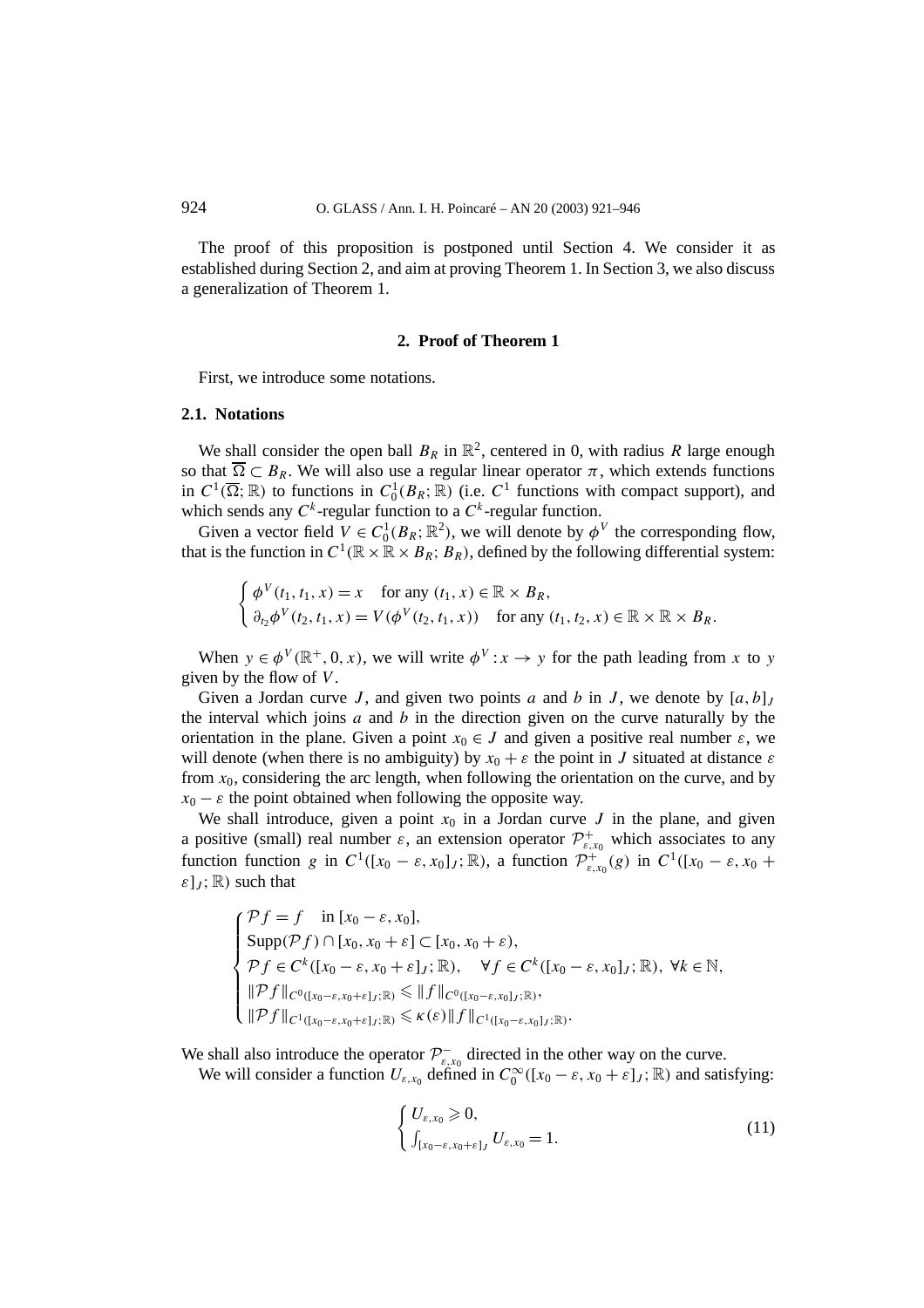Finally, we introduce the family  $(\tau_i)_{i=0,\ldots,g}$  of functions in  $C^{\infty}(\overline{\Omega};\mathbb{R})$  defined for each *i* by

$$
\begin{cases}\n\Delta \tau_i = 0 & \text{in } \Omega, \\
\tau_i = 0 & \text{on } \partial \Omega \setminus \Gamma_i, \\
\tau_i = 1 & \text{on } \Gamma_i.\n\end{cases}
$$
\n(12)

It is well-known that  $(\nabla^{\perp} \tau_i)_{i=1,\dots,g}$  is a basis for the first de Rham cohomology space of the domain  $\Omega$  (and that  $\sum_{i=0}^{g} \nabla^{\perp} \tau_i = 0$ ), where  $\nabla^{\perp} := (-\partial_2, \partial_1)$ .

#### **2.2. Remarks concerning ∇***θ*

From this section, we consider a fixed function  $\theta$  as in Proposition 1. We first give a property of it, and then describe some objects related to it.

**PROPOSITION** 2. – *There exists*  $\varepsilon_0 > 0$  *such that for all*  $W \in C^1(\overline{\Omega}; \mathbb{R}^2)$  *satisfying* 

$$
||W - \nabla \theta||_{C^0(\overline{\Omega}; \mathbb{R}^2)} < \varepsilon_0,\tag{13}
$$

$$
(W - \nabla \theta).v = 0 \quad on \ \partial \Omega,\tag{14}
$$

*and for all x in*  $\overline{\Omega}$ *, there exists*  $t > 0$  *such that* 

*either* 
$$
\phi^W(0, t, x) \in \gamma^-(\theta)
$$
,  
or  $\phi^W(0, t, x) \in \partial \gamma^-(\theta)$  with *W* pointing outside  $\gamma^-(\theta)$  at this point. (15)

#### **Proof of Proposition 2**

First, we establish (15) in the particular case  $W = \nabla \theta$ . Starting from *x*, we let the time *t* become large. Then necessarily the point leaves the domain. Indeed, define  $\Theta: t \mapsto \theta(\phi^{\pi(\nabla \theta)}(0, t, x))$ . As long as the point  $\phi^{\pi(\nabla \theta)}(0, t, x)$  has not left the domain, the derivative of  $\Theta$  is  $|\nabla \theta(\phi^{\pi(\nabla \theta)}(0, t, x))|^2$ , and hence is bounded from below by a positive constant. We conclude by using the compactness of the domain. So one deduces (15).

Then, for *W* close enough to  $\nabla \theta$  for the  $C^0$  norm, the flow of *W* is close to the one of  $\nabla \theta$ , as shown by the following Gronwall inequality:

$$
\left|\phi^{\pi(W)}(0, t, x) - \phi^{\pi(\nabla \theta)}(0, t, x)\right| \leq \left\|\pi(W) - \pi(\nabla \theta)\right\|_{C^0(\overline{B_R})} e^{t\|\pi(\nabla \theta)\|_{C^1(\overline{B_R})}},
$$
  
\n
$$
\forall x \in \overline{B_R}, \ \forall t \in \mathbb{R}^+.
$$
 (16)

Now, for  $t > 0$  small, when going back in time a little bit more, the point  $\phi^{\pi(\nabla \theta)}(0, t, x)$ is sent outside  $\overline{\Omega}$ . Thus if *W* is close enough to  $\nabla \theta$ , the point  $\phi^{\pi(W)}(0, t, x)$  must go out  $\overline{\Omega}$  too, which, with (14), involves (15).

Concerning ∇*θ*, we will consider the following constants computed from it:

$$
\underline{m} := \min_{x \in \overline{\Omega}} |\nabla \theta(x)|,
$$
  

$$
\overline{T} := \max_{x \in \overline{\Omega}} \inf \{ t \in \mathbb{R}^+ \mid d(\phi^{\pi(\nabla \theta)}(t, 0, x), \overline{\Omega}) \geq d^{\star} \},\
$$

the distance  $d^*$  being chosen sufficiently small, in order that  $\overline{T}$  is finite (by the same argument as in Proposition 2, each point in  $\overline{\Omega}$  which follows the flow of  $\nabla \theta$ , must leave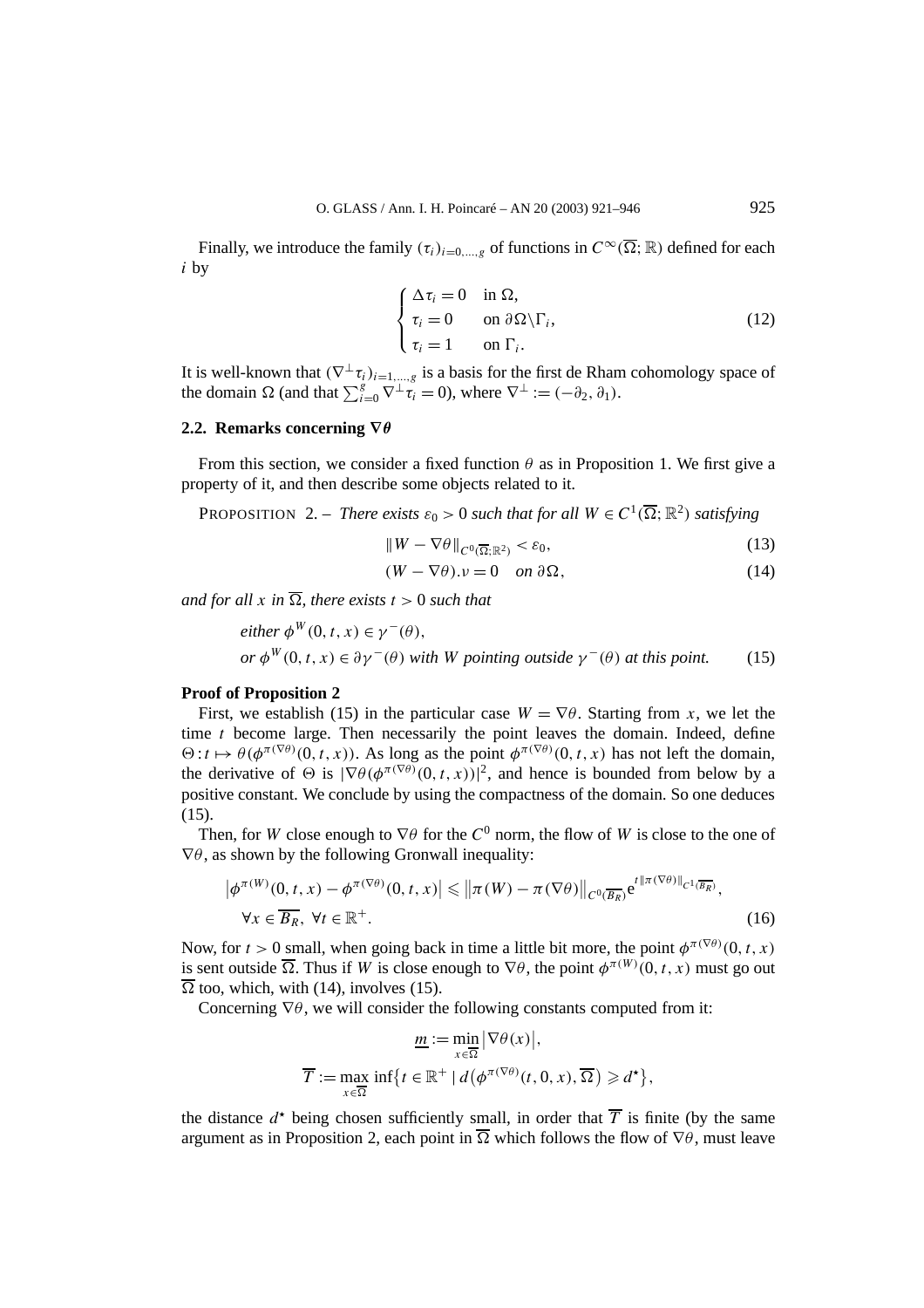the domain in finite time; then the compactness of the domain allows us to define  $\overline{T}$ properly).

We then introduce a second extension operator  $\tilde{\pi}$  with the same properties as  $\pi$ , except that it satisfies

$$
\tilde{\pi}(f)(x) = 0, \ \forall f \in C^1(\overline{\Omega}; \mathbb{R}), \ \forall x \in B_R \ \text{such that } \text{dist}(x, \overline{\Omega}) \geq d^{\star}/4. \tag{17}
$$

#### **2.3. Remarkable points in the domain**

In this section, we distinguish some "special points" in the domain, depending on the function  $\theta$  previously introduced.

#### Points  $A_i$ ,  $B_i$ ,  $C_i$  and  $D_i$

We class the different points in  $\partial[\gamma^-(\theta)] \cup \partial[\gamma^+(\theta)]$  in four different categories:

- *The* "*A points*": we will call *A* the points in  $\partial[\gamma(\theta)]$  such that at these points,  $\nabla\theta$ is pointing *inside*  $\gamma^-(\theta)$ .
- *The* "*B points*": we will call *B* the points in  $\partial[\gamma^-(\theta)]$  such that at these points,  $\nabla\theta$ is pointing *outside*  $\gamma^-(\theta)$ .
- *The* "*C points*": we will call *C* the points in  $\partial[\gamma^+(\theta)]$  such that at these points,  $\nabla\theta$ is pointing *inside*  $\gamma^+(\theta)$ .
- *The* "*D points*": we will call *D* the points in  $\partial[\gamma^+(\theta)]$  such that at these points,  $\nabla\theta$ is pointing *outside*  $\gamma^+(\theta)$ .

Then, we are interested in the different trajectories of these special points inside  $\overline{\Omega}$  by the flow of  $\nabla \theta$  and  $-\nabla \theta$  (we stop as soon as the point goes out of  $\overline{\Omega}$ ).

We observe that the trajectories of these remarkable points are described by the diagram in Fig. 1. In this diagram, the arrows symbolize the movement of the point under the flow of  $\nabla \theta$  in  $\overline{\Omega}$ . That is, a certain point *A* comes from a point *D* (or from a point *B*) and is then sent to a point in  $\gamma^+(\theta)$  or (maybe) to a new point *D* which itself is sent to a new point *A* or to a point *C*, etc. Points in  $\gamma^+(\theta) \cup \{C\}$  are end points, whereas points in  $\gamma^-(\theta) \cup \{B\}$  are starting points.

## Points  $\underline{A}_i^W$ ,  $\underline{C}_i^W$  and  $\underline{D}_i^W$

For any  $W \in C^1(\overline{\Omega}; \mathbb{R}^2)$  sufficiently close to  $\nabla \theta$  in  $C^0(\overline{\Omega}; \mathbb{R}^2)$ , and with the same normal trace on  $\partial \Omega$  as  $\nabla \theta$ , we introduce, for  $x \in \overline{\Omega}$ ,

$$
\sigma_W(x) := \min\{t \in [0, +\infty) \mid \phi^{\pi(W)}(0, t, x) \in \gamma^-(\theta) \cup \{B_i, i = 1, \ldots\}\},\
$$

$$
\gamma^{+}(\theta) \leq \frac{\Omega}{\theta} \qquad \gamma^{-}(\theta)
$$
\n
$$
B \xrightarrow{\partial \Omega} A \xrightarrow{\Omega} \frac{\Omega}{\theta} \qquad \frac{\Omega}{\theta} \qquad \frac{\partial \Omega}{\partial \theta} \qquad \frac{\partial \Omega}{\partial \theta} \qquad \frac{\partial \Omega}{\partial \theta} \qquad B
$$

Fig. 1. Description of the trajectories of the points *A*, *B*, *C* and *D* by the flow of  $\nabla \theta$ .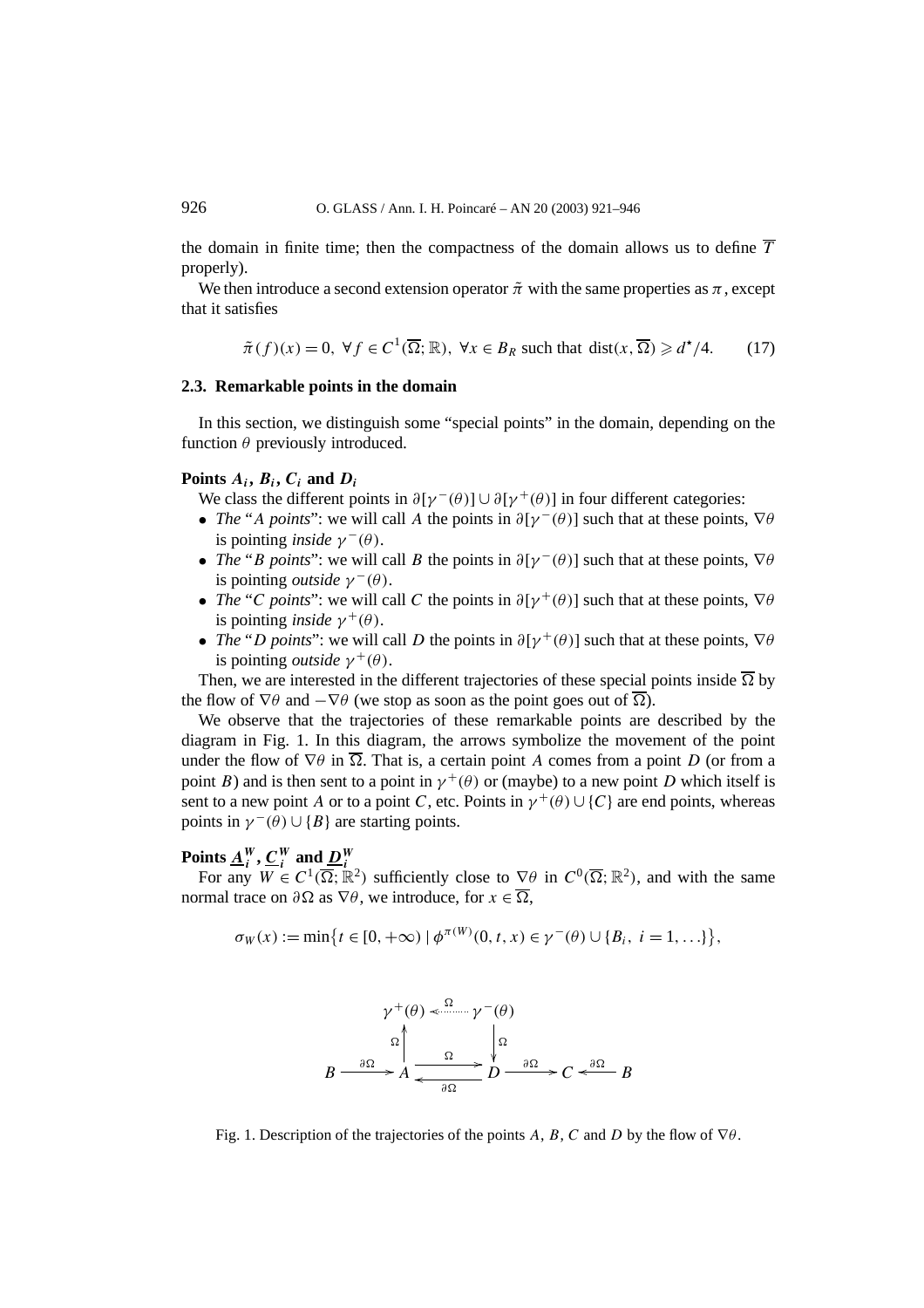which is well defined thanks to Proposition 2.

Now for a point  $A_i$  (respectively  $C_i$  and  $D_i$ ) and  $W$  such as above, we introduce the point  $\underline{A}^W_i$  (respectively  $\underline{C}^W_i$  and  $\underline{D}^W_i$ ) as the "point in  $\gamma^-(\theta) \cup \{B\}$  where the point  $A_i$ (respectively  $C_i$  and  $D_i$ ) is coming from", i.e. more precisely

$$
\underline{A}_i^W := \phi^{\pi(W)}(0, \sigma_W(A_i), A_i), \qquad (18)
$$

and the equivalent for  $\underline{C}_i^W$  and  $\underline{D}_i^W$ .

For each of the three categories *A*, *C* and *D*, we distinguish two types of points. We denote  $A^\circ$  (respectively  $C^\circ$ ,  $D^\circ$ ) the set of the  $A_i$  points (respectively  $C_i$ ,  $D_i$ ) for which  $A_i^{\nabla \theta}$  (respectively  $C_i^{\nabla \theta}$ ,  $D_i^{\nabla \theta}$ ) belongs to  $\gamma^-(\theta)$ . The others, for which  $A_i^{\nabla \theta}$  (respectively  $C_i^{\nabla \theta}$ ,  $D_i^{\nabla \theta}$ ) is a *B* point, will be denoted by  $A^B$  (respectively  $C^B$ ,  $D^B$ ).

## Points  $\overline{M}_{i}^{W}$

We will consider in the same way, the "points in  $\gamma^+(\theta)$  where the points  $M_i$  are going to", i.e.

$$
\overline{M}_i^W := \phi^{\pi(W)}(\sigma'_W(M_i), 0, M_i),
$$
  
where  $\sigma'_W(M_i) := \min\{t \in (0, +\infty) \mid \phi^{\pi(W)}(t, 0, M_i) \in \gamma^+(\theta)\}.$ 

The existence of the points  $\overline{M}_i^W$  for *W* close to  $\nabla \theta$  is clear thanks to (10) and (16) – see the remark below.

#### **Points** *bi*

To any  $B_i$ , we associate a point  $b_i$  in  $B_R$  obtained as

$$
b_i = \phi^{\pi(\nabla \theta)}(0, t, B_i) \quad \text{for a } t > 0,
$$
  

$$
\frac{3}{4}d^* \leq \text{dist}(b_i, \overline{\Omega}) \leq d^*.
$$

#### **Two constants**

Then we consider the following finite set of *∂*Ω:

$$
\mathcal{M} := \{ M, \overline{M}^{\nabla \theta}, \underline{(D^{\circ})}^{\nabla \theta} \}.
$$

For the rest of this paper, the positive real number  $\varepsilon_1$  (depending only on  $\nabla \theta$  – consequently on the domain and  $\Sigma$ ) will be defined by

$$
\varepsilon_1 := \min\left[\{\text{dist}(x, y), x, y \in \mathcal{M}, x \neq y\} \cup \{\text{dist}(x, \mathcal{M}), x \in \partial \Omega \setminus (\gamma^-(\theta) \cup \gamma^+(\theta))\}\right]
$$
  

$$
\cup \{\text{dist}(x, y), x \in \overline{\gamma^-(\theta)}, y \in \overline{\gamma^+(\theta)}\}\right].
$$

Also, we fix  $\varepsilon_2$  such that for any  $W \in C^1(\overline{\Omega}; \mathbb{R}^2)$  with the same normal trace as  $\nabla \theta$ on  $\partial \Omega$  and for which  $\|W - \nabla \theta\|_{C^0(\overline{\Omega})} < \varepsilon_2$ , the previous points  $\underline{A}_i^W$ ,  $\underline{C}_i^W$ ,  $\underline{D}_i^W$  and  $\overline{M}_i^W$ are well defined. We also require, using (16), that the trajectories  $\phi^W(t, 0, M_i)$  do not meet  $\partial Ω$ \*Σ*.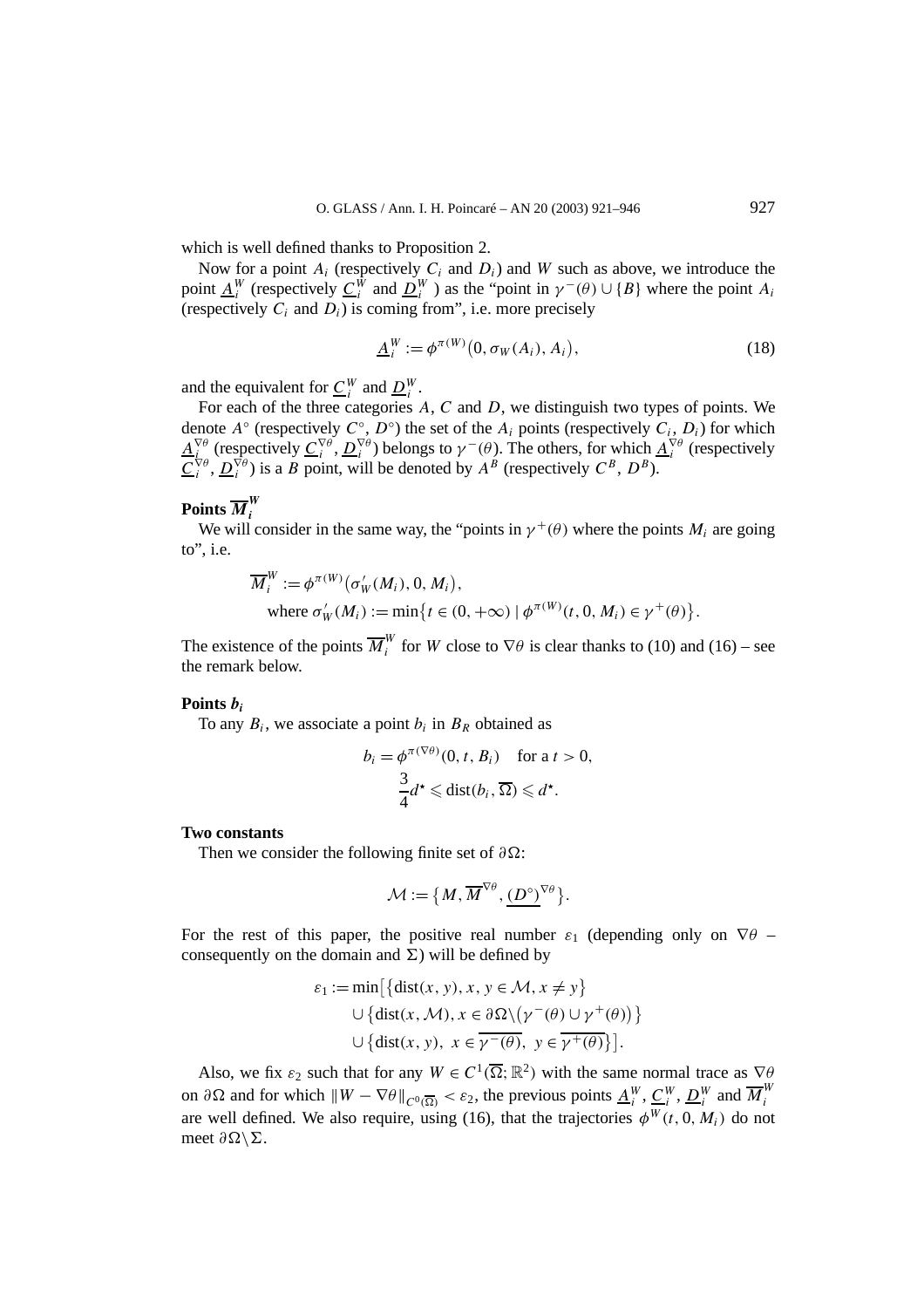928 O. GLASS / Ann. I. H. Poincaré – AN 20 (2003) 921–946

#### **Strips**

We fix a ball around  $b_i$ , say  $B(b_i, r^*)$ , with  $r^* < d^*/8$ . Under the flow of  $\pi(\nabla\theta)$ , this ball describes a strip around the parts of  $\partial \Omega \setminus [\gamma^+(\theta) \cup \gamma^-(\theta)]$  that *b<sub>i</sub>* "visits", viz. the trajectories  $B \to A$  or *C*, and possibly  $A \leftrightarrow D$  and  $D \to C$ . Let us call  $\tau$  a positive minimizer of the thickness (according to the normal of the trajectory) of all these strips for each *bi*.

Now we fix an interval  $[\underline{D}_i^{\nabla \theta} - \varepsilon_1/2, \underline{D}_i^{\nabla \theta} + \varepsilon_1/2]_{\gamma = (\theta)}$ . Under the flow of  $\pi(\nabla \theta)$ , it describes also a strip around the parts of  $\partial \Omega$  visited by  $D_i^{\nabla \theta}$  (this strip contains in particular *D<sub>i</sub>*). Note that, because  $\partial_{\nu} \theta < 0$  on  $\gamma^{-}(\theta)$ , the interval  $[\underline{D}_{i}^{\nabla \theta} - \varepsilon_{1}/2, \underline{D}_{i}^{\nabla \theta} + \varepsilon_{1}/2]_{\gamma^{-}(\theta)}$ (which does not touch  $\partial \gamma^-(\theta)$ ) is non characteritic for  $\nabla \theta$ . We reduce  $\tau > 0$  in order that it is also inferior to the thickness of these strips.

#### **A remark**

We remark that the function  $W \mapsto \underline{A}_i^W$  (respectively  $\underline{C}_i^W$ ,  $\underline{D}_i^W$  and  $\overline{M}_i^W$ ) is continuous for the  $C^0$  topology, if *W* is close enough to  $\nabla \theta$ . (This would not have been necessarily true if one had considered, instead of (18),

$$
\phi^{\pi(W)}(0, s_W(A_i), A_i), \text{ with } s_W(x) := \min\{t \in [0, +\infty) \mid \phi^{\pi(W)}(0, t, x) \in \overline{\gamma^-(\theta)}\}.
$$

Indeed, by the same argument as for the proof of Proposition 2, if one considers  $\phi^{\pi(\nabla \theta)}(0, t, A_i)$  for  $t \in (\sigma_{\nabla \theta}(A_i), \sigma_{\nabla \theta}(A_i) + \varepsilon)$ , we get a point in  $B_R \setminus \overline{\Omega}$ . For *W* close enough to  $\nabla \theta$ , the corresponding point  $\phi^{\pi(W)}(0, t, A_i)$  also lies outside  $\overline{\Omega}$ , which gives the continuity of  $\sigma_W(\cdot)$ .

#### **2.4.** Defining the operators  $F$  and  $G$

In this section, we introduce two continuous operators  $F$  and  $\mathcal G$ . The solution of the problem will be found as a fixed point of the latter.

#### **Domain of** *F*

The operator  $F$  will be defined for  $(f, W)$  in

$$
C^2(\overline{\Omega}; \mathbb{R}^2) \times \mathcal{T}_{\varepsilon}
$$
 into  $C^1(\overline{\Omega}; \mathbb{R}),$ 

for  $\varepsilon$  sufficiently small, where  $\mathcal{T}_{\varepsilon}$  is defined in the following way

$$
\mathcal{T}_{\varepsilon} := \{ W \in C^{1}(\overline{\Omega}; \mathbb{R}^{2}) \mid W. \nu = \partial_{\nu} \theta \text{ on } \partial \Omega, \text{ div } W = 0 \text{ in } \Omega, \n\text{ and } \| W - \nabla \theta \|_{C^{1}(\overline{\Omega}; \mathbb{R}^{2})} < \varepsilon \}.
$$
\n(19)

In order for the operator to be well defined, we reduce  $\varepsilon_2$  in order that any  $W \in \mathcal{T}_{\varepsilon}$ with  $\varepsilon < \varepsilon_2$ , satisfies the five following conditions:

$$
|W(x)| \geqslant \underline{m}/2 \quad \text{in } \overline{\Omega}, \tag{20}
$$

for any 
$$
x \in \overline{\Omega}
$$
,  $\exists t \in [0, 2\overline{T}]$ , s.t.  $\phi^{\pi(W)}(t, 0, x) \notin \overline{\Omega}$ , (21)

$$
\|\overline{M}_i^W - \overline{M}_i^{\nabla \theta}\| < \varepsilon_1/10, \qquad \|\underline{D}_i^W - \underline{D}_i^{\nabla \theta}\| < \varepsilon_1/10,\tag{22}
$$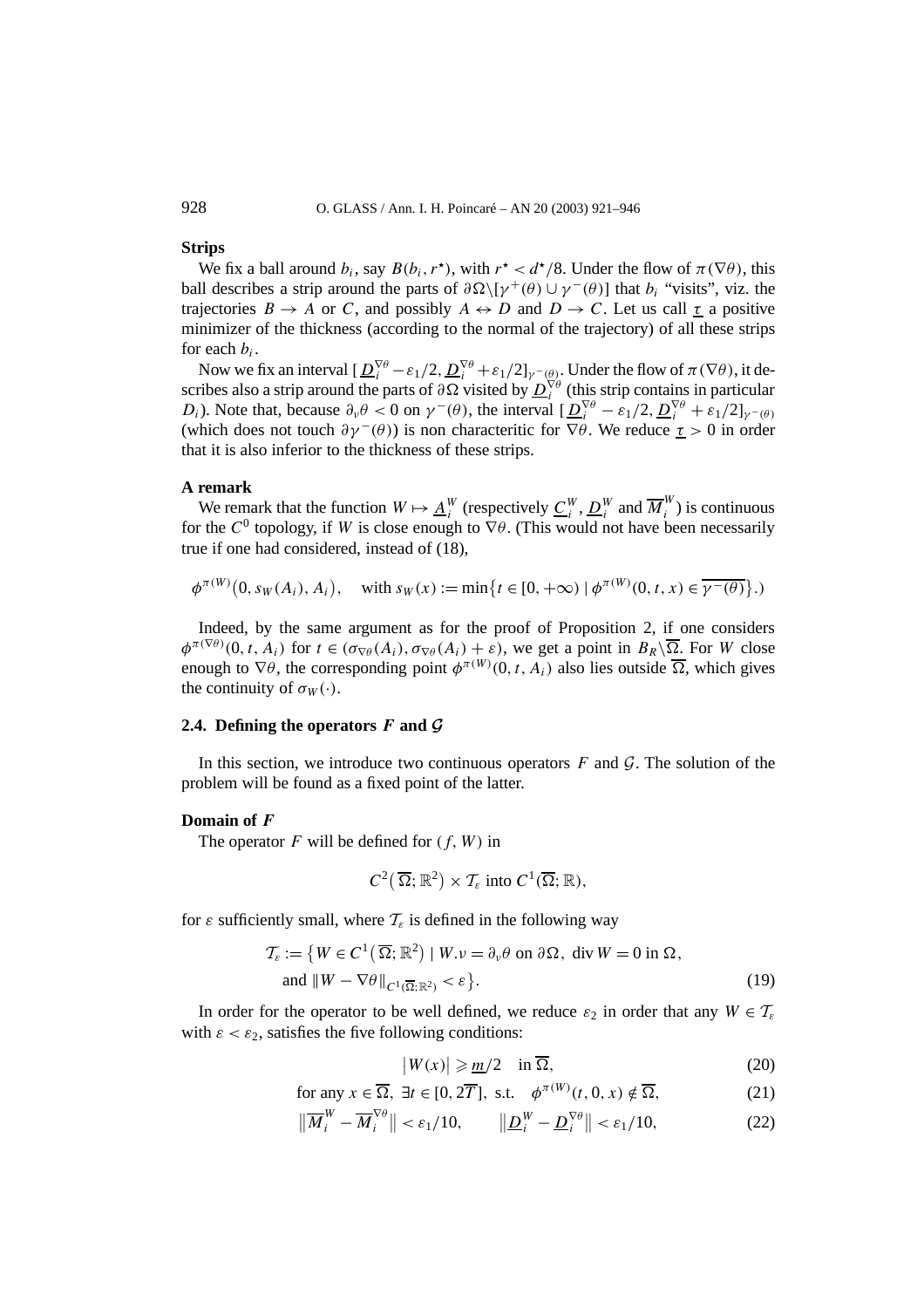*W* and  $\nabla \theta$  are pointing in the same direction at the points of  $\partial \gamma^-(\theta) \cup \partial \gamma^+(\theta)$ , (23)

when following the flow of *W*, the ball  $B(b_i, r^*)$  describes a strip around the trajectory of  $b_i$  in the flow of  $\nabla \theta$ , of thickness at least  $\tau/2$ , and the equivalent for the strips corresponding to  $D_i^{\nabla \theta}$ . *<sup>i</sup> .* (24)

(We remark that in fact (23) is a consequence of the validity of (20) for any  $W \in \mathcal{T}_{\varepsilon}$ . Conditions  $(21)$ ,  $(22)$  and  $(24)$  can be obtained thanks to  $(16)$ .)

From now, reducing if needed  $\tau$  or  $\varepsilon_1$ , we consider that  $\tau = \varepsilon_1/4$ .

#### **Expression of** *F*

We fix *f*. To any *W* in  $\mathcal{T}_{\varepsilon}$ , we are going to associate in a first time a real-valued function  $\omega_W^{\flat}$  in  $C^1(\overline{\gamma^-(\theta)}; \mathbb{R})$ . In that order, we construct the two families of functions  $A_i$  and  $B_i$ , defined respectively at the neighborhood of  $A_i$  and  $B_i$  in  $\overline{\gamma^-(\theta)}$ .

We consider the function  $T_{B_i}^W$  defined in a nonempty open set in  $B_R$  by

$$
\begin{cases}\nT_{B_i}^W = 0 & \text{on } B(b_i, r^*), \\
(\pi(W).\nabla)T_{B_i}^W = \tilde{\pi}(\text{curl } f) & \text{in } B_R.\n\end{cases}
$$
\n(25)

This function is well (regularly) defined – note that the first equation is satisfied in  $B(b_i, r^*)$ , thanks to (17) – at least on the strip that we mentioned in (24). In particular, it is defined in a neighborhood of  $B_i$  in  $\overline{\gamma^-(\theta)}$  of length  $\underline{\tau}/2$ . We call  $B_i$  the restriction of  $T_{B_i}^W$  on this interval of  $\partial \Omega$ . The same way,  $T_{B_i}^W$  is defined in a neighborhood of  $A_i$  in  $\overline{\gamma^-(\theta)}$  of length  $\underline{\tau}/2$ , for each  $A_i \in A^B$ . We denote the corresponding restriction  $A_i$ .

It remains to define  $A_i$  for  $A_i \in A^\circ$ . For this, we consider the function  $T_{D_i}^W$  defined in a nonempty open set in  $B_R$  by

$$
\begin{cases}\nT_{D_i}^W = 0 & \text{on } [\underline{D}_i^{\nabla \theta} - \varepsilon_1/2, \underline{D}_i^{\nabla \theta} + \varepsilon_1/2]_{\gamma^-(\theta)}, \\
(\pi(W).\nabla) T_{D_i}^W = \text{curl } f & \text{in } B_R.\n\end{cases}
$$
\n(26)

All the same, thanks to the transversality of *W* at the beginning of the strip and to  $(24)$ ,  $T_{D_i}^W$  is well (regularly) defined in a strip containing a neighborhood of  $A_i$  in  $\gamma^-(\theta)$  of length  $\underline{\tau}/2$ , for each  $A_i \in A^\circ$ . We again denote the corresponding restriction  $A_i$ .

Then, we introduce  $\omega_W^{\flat}$  by the following formula (we consider in this expression that the direction in  $\partial \Omega$  at points  $A_i$  or  $B_i$  pointing inside  $\gamma^-(\theta)$  is the positive one; replace "+" by "−" if needed):

$$
\omega_W^{\flat} = \begin{cases} \mathcal{P}_{B_i + \tau/2, \varepsilon_1/4}^+(\mathcal{B}_i) & \text{in } [B_i, B_i + 3\varepsilon_1/8]_{\partial\Omega}, \\ \mathcal{P}_{A_i + \tau/2, \varepsilon_1/4}^+(\mathcal{A}_i) & \text{in } [A_i, A_i + 3\varepsilon_1/8]_{\partial\Omega}, \\ 0 & \text{anywhere else in } \gamma^-(\theta). \end{cases} \tag{27}
$$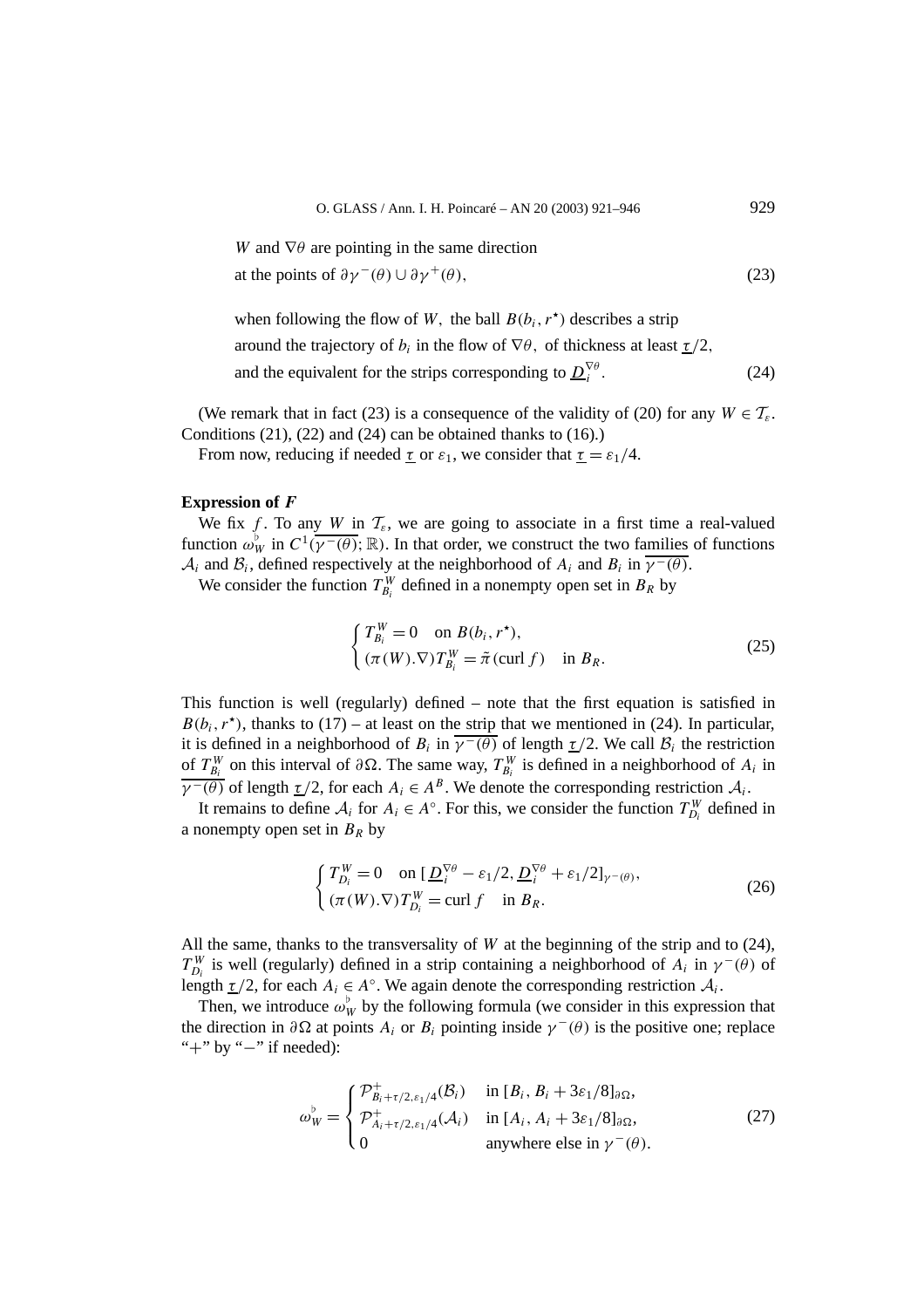Thanks to (19) and (20), we may now define  $\tilde{\omega}_W \in C^0(\overline{\Omega};\mathbb{R})$  to be the unique function satisfying the following relations:

$$
\begin{cases} (W.\nabla)\tilde{\omega}_W = \text{curl } f & \text{in } \overline{\Omega}, \\ \tilde{\omega}_W = \omega^\flat & \text{on } \overline{\gamma}^-(\theta). \end{cases}
$$
 (28)

We now define the function  $\omega_W^{\#}$  in  $C_0^1(\gamma^-(\theta);\mathbb{R})$  as

$$
\omega_W^{\#} = \sum_{i=1}^{g} \mu_i U_{\varepsilon_1/4, M_i} \quad \text{on } \gamma^-(\theta), \tag{29}
$$

where the coefficients  $\mu_i$  are computed with the help of the following relation

$$
\mu_i \int_{\Gamma_i} (\partial_\nu \theta) U_{\varepsilon_1/4, M_i} = \int_{\Gamma_i} f \cdot \vec{dx} - \int_{\Gamma_i} (\partial_\nu \theta) \tilde{\omega}_W.
$$
 (30)

Let us remark that, thanks to (10) and (11), relation (30) uniquely determines the  $\mu_i$ for any *W* in  $\mathcal{T}_{\varepsilon}$ , with  $\varepsilon < \varepsilon_2$ .

As previously, we introduce a function  $\overline{\omega}_W \in C^1(\overline{\Omega};\mathbb{R})$  as the solution of the following system:

$$
\begin{cases} (W.\nabla)\overline{\omega}_W = 0 & \text{in }\overline{\Omega}, \\ \overline{\omega}_W = \omega_W^* & \text{on }\overline{\gamma^-(\theta)}. \end{cases}
$$
\n(31)

We finally give the definition of *F* by

$$
F(f, W) := \check{\omega}_W := \tilde{\omega}_W + \overline{\omega}_W \quad \text{in } \overline{\Omega}.
$$
 (32)

Of course, one deduces from (28) and (31) that  $\check{\omega}_W$  satisfies

$$
(W.\nabla)\check{\omega}_W = \text{curl } f \quad \text{in } \overline{\Omega}. \tag{33}
$$

#### **Regularity of**  $F(f, W)$

Let us check that the image of *F* is actually included in  $C<sup>1</sup>$ , and, more generally, let us study the regularity of  $F(f, W)$  depending on the one of f and of W.

The " $\overline{\omega}_W$ -part" of  $F(f, W)$  is clearly  $C^m$ -regular when *f* is  $C^{m+1}$ -regular and when *W* is *C<sup>m</sup>*-regular. This is a consequence of the fact that we chose the support of *U* in a region of  $\gamma^-(\theta)$  transverse to any  $W \in \mathcal{T}_{\varepsilon}$ , with  $\varepsilon < \varepsilon_2$ .

Now we concentrate on the regularity of  $\tilde{\omega}_W$ . Let us distinguish three cases:

- in the " $D_i^W$ -strip", we have this regularity, because  $\tilde{\omega}_W$  coincides there with  $T_{D_i}^W$ which is regular thanks to the transversality of the interval at the beginning,
- in the " $b_i$ -strip", we get all the same that  $\tilde{\omega}_W$  is  $C^m$ -regular when f is  $C^{m+1}$ -regular and when *W* is  $C<sup>m</sup>$ -regular, for we can all the same find a suitable transversal interval in  $B(b_i, r^{\star})$ ,
- for the other points in  $\Omega$ , we get again the same regularity, because they come from *points* in  $\gamma$ <sup>-</sup>(θ) at a distance of at least  $\tau/2$  from  $\partial \gamma$ <sup>-</sup>(θ) and stay away from  $\partial$ γ<sup>+</sup>(θ)∪ $\partial$ γ<sup>-</sup>(θ).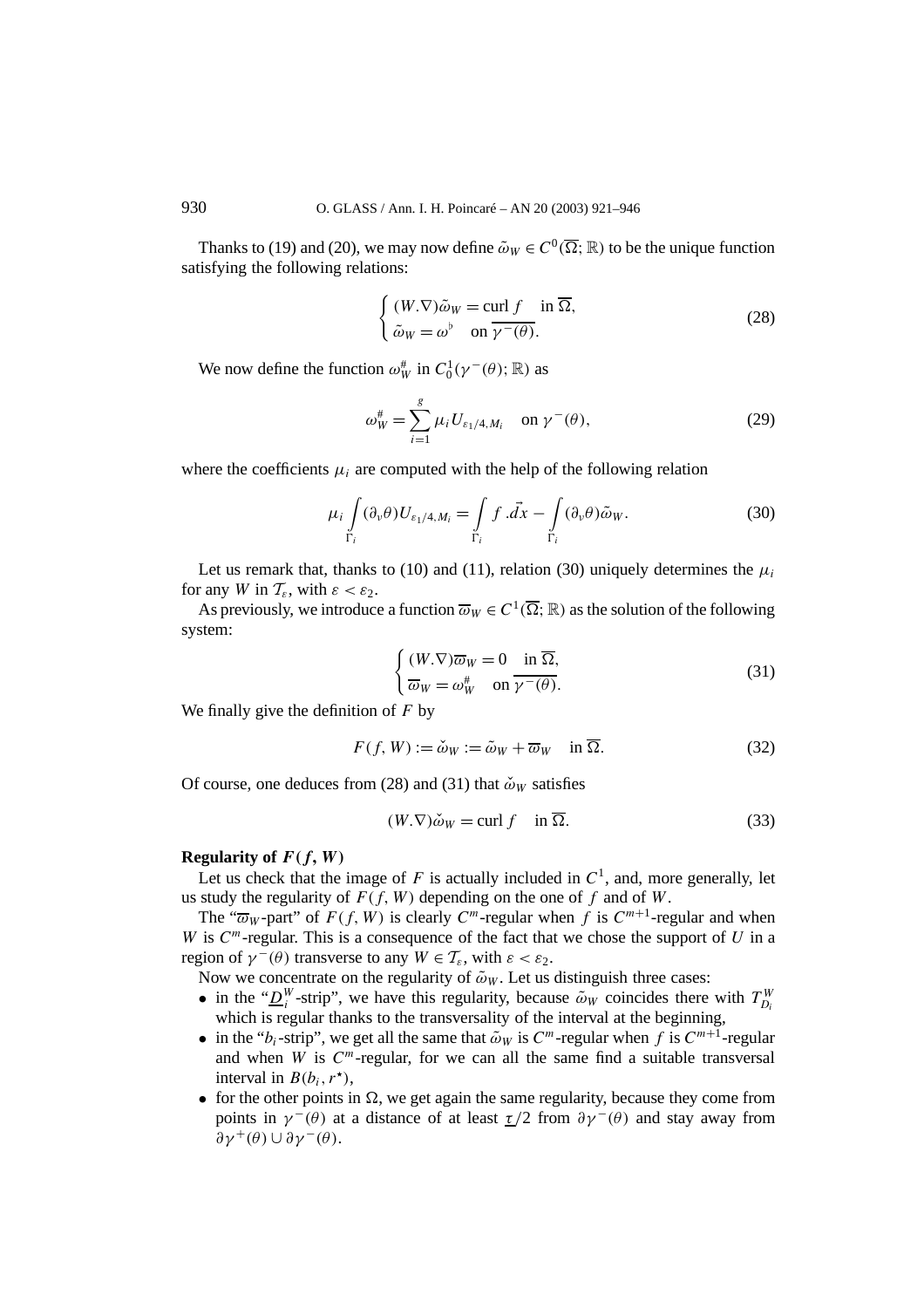Finally, we get the following regularity result

$$
f \in C^{m+1}(\overline{\Omega}; \mathbb{R}^2)
$$
 and  $W \in C^m(\overline{\Omega}; \mathbb{R}^2) \cap \mathcal{T}_{\varepsilon} \implies F(f, W) \in C^m(\overline{\Omega}).$  (34)

Note that, in particular, the operator *F* actually sends  $C^2(\overline{\Omega}; \mathbb{R}^2) \times \mathcal{T}_{\varepsilon}$  in  $C^1(\overline{\Omega}; \mathbb{R})$ .

#### **Defining the operator** *G*

To any  $\omega \in C^1(\overline{\Omega};\mathbb{R})$ , one can continuously associate the unique vector field  $y_\omega \in$  $C^1(\overline{\Omega};\mathbb{R}^2)$  as the solution of the following system

$$
\begin{cases} \operatorname{div} y_{\omega} = 0 & \text{in } \Omega, \\ \operatorname{curl} y_{\omega} = \omega & \text{in } \Omega, \\ y_{\omega} . \nu = \partial_{\nu} \theta & \text{on } \partial \Omega, \end{cases}
$$
 (35)

and

$$
\int_{\Omega} y_{\omega} \cdot \nabla^{\perp} \tau_i = 0, \quad \text{for all } i \text{ in } \{1, \dots, g\}. \tag{36}
$$

(In fact,  $y_{\omega}$  is more regular than *C*<sup>1</sup>, e.g.  $y_{\omega} \in C^{1+\alpha}(\overline{\Omega})$  for any  $\alpha \in (0, 1)$ .) We now define

$$
\mathcal{G} : (\omega, f) \mapsto F(f, y_{\omega}) \tag{37}
$$

for *ω* in

$$
\mathcal{X} := \{ \omega \in C^1(\overline{\Omega}; \mathbb{R}) \text{ s.t. } \|\omega\|_{C^1(\overline{\Omega})} < \varepsilon_3 \},\tag{38}
$$

and *f* in  $C^2(\overline{\Omega}; \mathbb{R}^2)$ , with  $\varepsilon_3$  small enough, computed from  $\varepsilon_2$ , so that  $\mathcal G$  is well defined, i.e. for instance  $y_{\omega} \in \mathcal{T}_{\epsilon_2/2}$ .

### **2.5. Back to the proof of Theorem 1**

The main idea is to prove that, at least for  $f$  small in the  $C^2$  norm, the operator  $\mathcal G$ satisfies the assumptions of the Leray–Schauder fixed point Theorem. Then it is to prove that this fixed point solves the problem. Finally, we get rid of the assumption of smallness on *f* .

*Step* 1. We remark that, fixed *f* ,

 $\mathcal{X}$  is a convex compact subset of the Banach space  $C^0(\overline{\Omega})$ .

This is a clear consequence of Ascoli's theorem.

*Step* 2. We show that if we restrict ourselves to small  $f$  for the  $C^2$  norm, then one gets

$$
\mathcal{G}(\mathcal{X}) \subset \mathcal{X}.\tag{39}
$$

It follows from the construction that, on  $\overline{v^-(\theta)}$ , one gets

$$
\left\| \mathcal{G}(\omega, f) \right\|_{C^1(\mathcal{V})} \leqslant C \| f \|_{C^2(\overline{\Omega})},\tag{40}
$$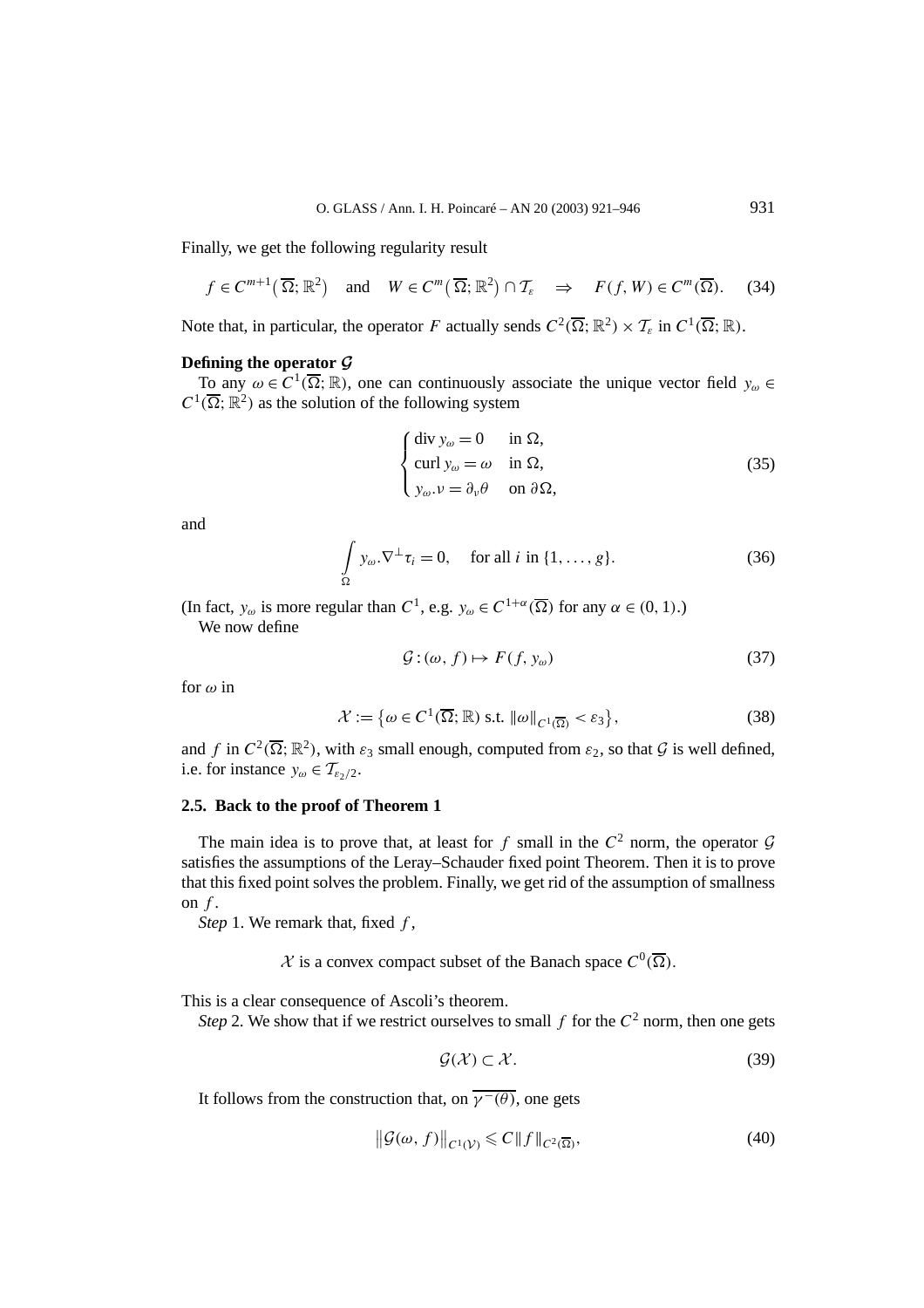where V is a neighborhood of the points "*B*" in  $\gamma$ <sup>-</sup>( $\theta$ ). This is also valid close to the points  $\underline{D}_i^W$  in  $\gamma^-(\theta)$ , since a straightforward computation shows that at these points, one has  $\nabla \tilde{\omega} \cdot \nu = \text{curl } f/\partial_{\nu}(\theta)$ . Moreover, for  $\omega \in \mathcal{X}$ , the norm  $||y_{\omega}||_{C^{1}(\overline{\Omega})}$  is bounded (by  $(1 + \varepsilon_2) \|\nabla \theta\|_{C^1(\overline{\Omega};\mathbb{R}^2)}$ ). Then the flow  $\phi^{y_\omega}(t,0,\cdot)$  is bounded in the  $C^1(\overline{\Omega})$  norm, uniformly in  $t \in [-2\overline{T}, 2\overline{T}]$ .

Then the estimate (40) (with a perhaps greater constant) propagates inside  $\overline{\Omega}$  – remember (21) – and at the neighborhood of the "*A*" points, exactly as for (34). Hence, one gets (39), at least for *f* small.

*Step* 3. We show that, fixed *f* ,

#### $G$  is continuous.

When considering the construction, one can see that it is sufficient to prove the continuity of the functions  $W \mapsto T_{b_i}^W(\cdot)$  and  $W \mapsto T_{D_i}^W(\cdot)$ . This continuity is again a consequence of (16).

*Step* 4. We hence find, by the Leray–Schauder theorem, a fixed point, say  $\zeta$  of  $\mathcal{G}(\cdot, f)$ (for *f* small enough). Let us show that  $\zeta$  is a solution of the system.

From (30) and the relation

$$
\int_{\Omega} [(y_{\omega}.\nabla)y_{\omega}].\nabla^{\perp} \tau_i = \int_{\Gamma_i} (y_{\omega}.v) \omega \text{ for all } i \text{ in } \{1, ..., g\},\
$$

one gets

$$
\int_{\Omega} [(y_{\zeta}.\nabla) y_{\zeta}] . \nabla^{\perp} \tau_{i} = \int_{\Omega} f . \nabla^{\perp} \tau_{i}, \quad \text{for all } i \text{ in } \{1, ..., g\}. \tag{41}
$$

Together with (33), (35)–(36) and (37), this leads to (1), (2) and (3). The  $C^{\infty}(\overline{\Omega}; \mathbb{R}^2)$ regularity of  $\zeta$  is a consequence of (34).

*Conclusion*. We have shown that the problem has a solution when  $||f||_{C^2(\overline{\Omega}, \mathbb{R}^2)}$  is small enough. The general case naturally follows from the previous one: it suffices to consider the homogeneity of the equation. So Theorem 1 is established.

#### **3. A generalization of Theorem 1**

#### **3.1. Setting of the result**

The solution *y* of (1)–(3) is of course highly non-unique. Even, one could ask for supplementary properties of the solution.

The natural question is the possibility to prescribe the entering vorticity. Indeed, for the non-stationary system, the choice of the normal velocity and of the entering vorticity (and of the initial range) uniquely determines the system (see e.g. [8]). In our method, it is essential that the normal velocity is fixed as the same as the one of the reference solution. But we can wonder if the entering vorticity could be demanded.

Theorem 1 can be generalized the following way:

THEOREM 2. – *Consider an open region*  $\mathcal{I}$  *in*  $\gamma$ <sup>-</sup> $(\theta)$  *such that*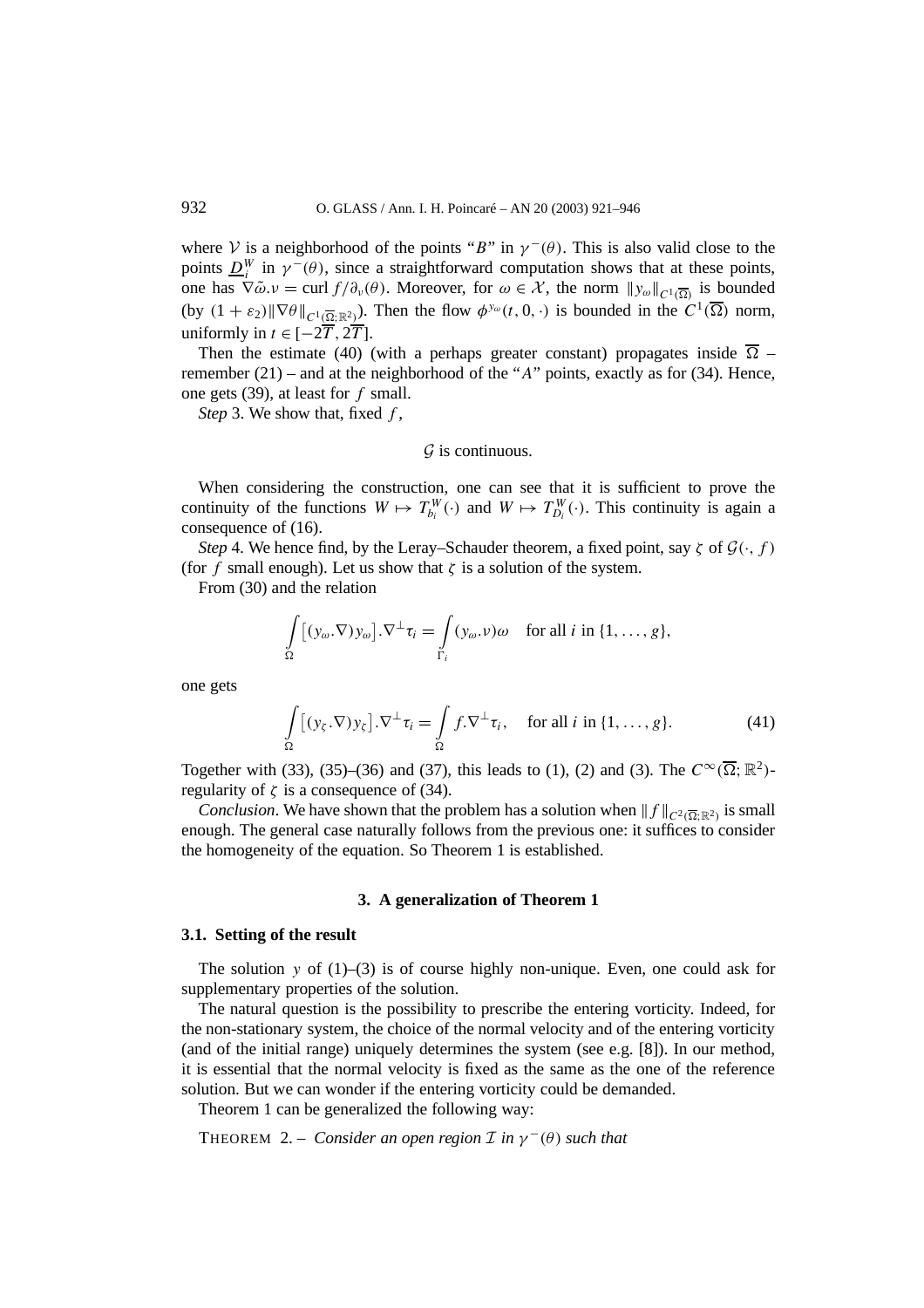- $\overline{\mathcal{I}}$  *does not touch*  $\partial \gamma^-(\theta)$ *,*
- $\overline{\mathcal{I}}$  *does not contain the points M<sub>i</sub>*.

*Then for any*  $\kappa \in C_0^\infty(\mathcal{I};\mathbb{R})$  *and for any*  $(\lambda_1,\ldots,\lambda_g) \in \mathbb{R}^g$ , there exists a solution y of (1)–(3) *which moreover satisfies*

$$
curl y = \kappa \quad on \mathcal{I}, \tag{42}
$$

$$
\int_{\Omega} y.\nabla^{\perp} \tau_i = \lambda_i, \quad \forall i \in \{1, ..., g\},
$$
\n(43)

*where*  $(\tau_i)_{i=1,\dots,q}$  *is defined by* (12).

*Remark* 3. – In fact, many points could play the same role as  $M_i$ . So one should read the second assumption in Theorem 2 as "there are points  $\widetilde{M}_i$  in  $\gamma^-(\theta)\setminus\overline{T}$  that could replace the points  $M_i$  in Proposition 1".

#### **3.2. Sketch of the proof of Theorem 2**

Let us briefly establish Theorem 2.

In the definition (32) of *F*, we add the following function  $\omega^*$  defined by:

$$
\begin{cases}\n(W.\nabla)\omega_{W}^{*} = 0 & \text{in }\overline{\Omega}, \\
\omega_{W}^{*} = \kappa \quad \text{on } \mathcal{I}, \\
= 0 & \text{elsewhere on }\overline{\gamma^{-}(\theta)}. \n\end{cases}
$$
\n(44)

We may have to reduce  $\varepsilon_1 = \frac{\tau}{4}$  in order that the supports of the functions  $\mathcal{P}^+_{A_i+\tau/2,\varepsilon_1/4}(\mathcal{A}_i)$  and of  $\mathcal{P}^+_{B_i+\tau/2,\varepsilon_1/4}(\mathcal{B}_i)$  do not meet  $\overline{\mathcal{I}}$ . We have also, in the definition of (29), to choose  $\varepsilon_1$  small enough so that Supp  $U_{\varepsilon_1/4,M_i}$  does not meet  $\overline{\mathcal{I}}$ , and to replace (30) by

$$
\mu_i \int_{\Gamma_i} (\partial_\nu \theta) U_{\varepsilon_1/4, M_i} = \int_{\Gamma_i} f \cdot \vec{dx} - \int_{\Gamma_i} (\partial_\nu \theta) [\tilde{\omega}_W + \omega_W^{\star}]. \tag{45}
$$

Finally, in the definition of  $y_\omega$ , we replace (36) by

$$
\int_{\Omega} y_{\omega}.\nabla^{\perp} \tau_i = \lambda_i, \quad \forall i \in \{1, ..., g\}.
$$
\n(46)

We can then define the operator  $G$  all the same way. Then the only delicate point in order to prove that  $G$  has a fixed point is (39). To obtain this, we in a first step restrict ourselves to the case where  $\kappa$  and  $(\lambda_i)_{i=1,\dots,g}$  are small enough. Then estimating  $\mathcal G$  the same way allows us to affirm  $(39)$  if they are all small. Then we get a fixed point of  $G$ . This is again a solution of our problem, for the same reasons. (Relation (46) does not influence (41).)

Now, as for Theorem 1, we obtain the general case by homogeneity: if *y* is a solution for  $[\varepsilon f, \varepsilon \kappa, (\varepsilon \lambda_i)]$ , then  $y/\varepsilon$  is a solution for  $[f, \kappa, (\lambda_i)]$ .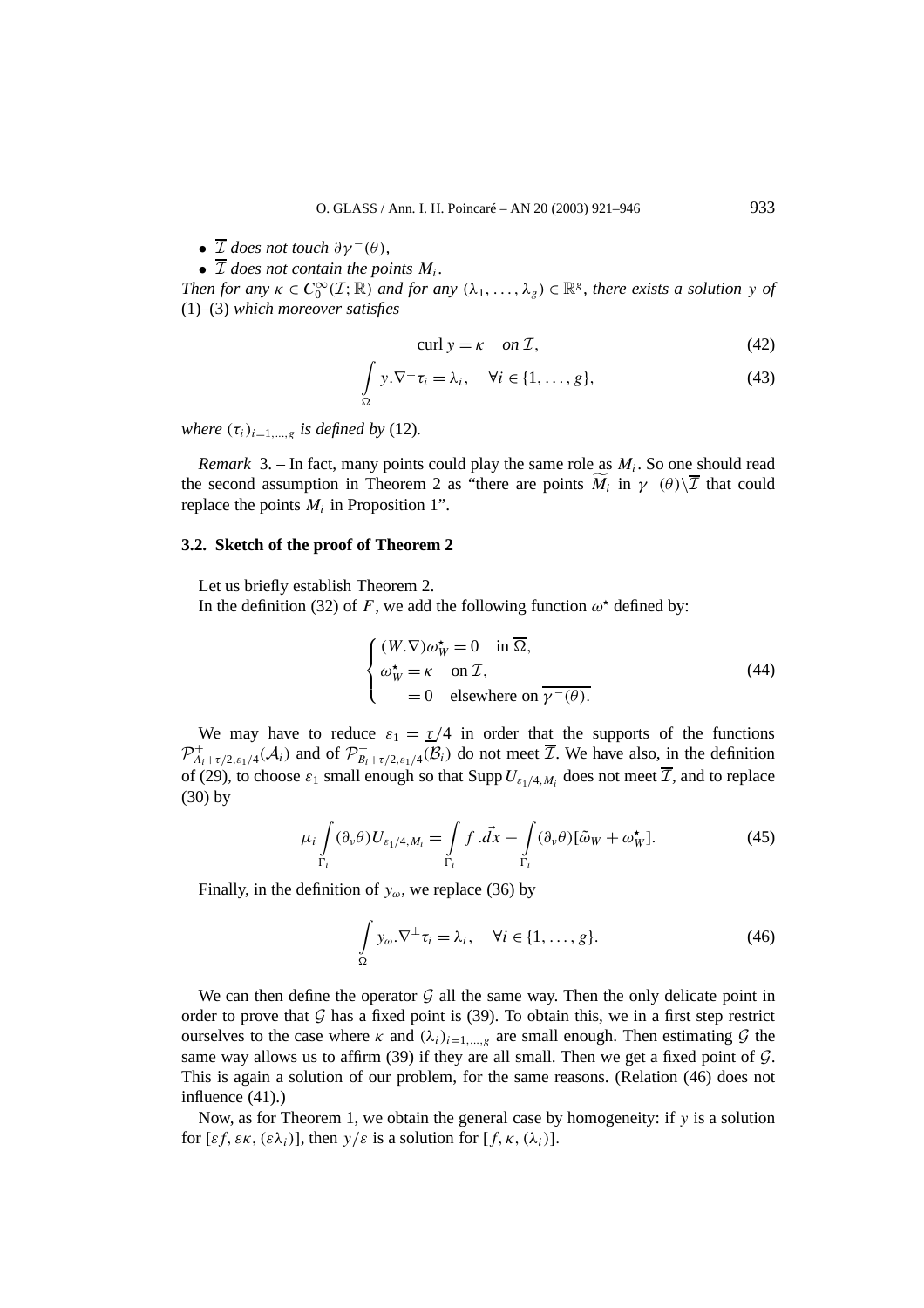#### **3.3. Uniqueness and continuity of solutions with respect to "exterior conditions"**

Now we wonder if two stationary solutions obtained by the previous process are close when the entering vorticity, the exterior force and the " $\lambda_i$ " are close. We obtain

THEOREM 3. – *For any positive constant* M *and for* I *as above, there exists an amplification of*  $\nabla \theta$  *(say*  $\lambda \nabla \theta_0$ *), such that the operator*  $\mathcal{Y}_M$ *, which associates to any*  $[\kappa, f, (\lambda_i)_{i=1,\dots,g}] \in C_0^{\infty}(\mathcal{I}; \mathbb{R}) \times C^{\infty}(\overline{\Omega}; \mathbb{R}^2) \times \mathbb{R}^g$  *satisfying* 

$$
\|k\|_{C^1(\mathcal{I})} \leqslant \mathcal{M},
$$
  
\n
$$
\|f\|_{C^2(\overline{\Omega})} \leqslant \mathcal{M},
$$
  
\n
$$
|\lambda_i| \leqslant \mathcal{M}, \quad \forall i = 1, ..., g,
$$
  
\n(47)

*a solution y*ˆ *satisfying* (1)–(3) *and* (42)–(43) *constructed as above* for this ∇*θ exists and is unique.*

*Moreover, there exists*  $C(\mathcal{M}, \mathcal{I}) > 0$  *such that for*  $[\kappa_1, f_1, (\lambda_i^1)]$  *and*  $[\kappa_2, f_2(\lambda_i^2)]$ *satisfying* (47) *one has*

$$
\|\mathcal{Y}_{\mathcal{M}}(\kappa_{1}, f_{1}, (\lambda_{i}^{1})) - \mathcal{Y}_{\mathcal{M}}(\kappa_{2}, f_{2}, (\lambda_{i}^{2}))\|_{H^{1}(\Omega)}
$$
  
\$\leq C(\mathcal{M}, \mathcal{I})\$ 
$$
\left[\|\kappa_{1} - \kappa_{2}\|_{L^{2}(\gamma^{-}(\theta))} + \|f_{1} - f_{2}\|_{C^{1}(\overline{\Omega})} + \sum_{i=1}^{g} |\lambda_{i}^{1} - \lambda_{i}^{2}|\right].
$$
 (48)

*Remark* 4. – For the existence, we required the  $\nabla \theta$  to be sufficiently "amplified" too. Let us also underline that solutions of the 2-D stationary Euler system with prescribed normal velocity and entering vorticity are not in general unique (see e.g. [7]). The comparable geometry of the two stationary solutions (particularly the "domination" of the  $\nabla \theta$  part in them) is essential here.

*Remark* 5. – This result gives in particular a 2-D equivalent of the work of H.D. Alber, but with other entering conditions (these depend on the dimension) and with a fixed and constructed reference solution.

#### **3.4. Proof of Theorem 3**

The existence was already proven. To establish uniqueness, it is sufficient to prove directly (48). The proof mainly follows [1]. Again using the homogeneity of the equation, we get that it is equivalent to fix ∇*θ* and to show that the operator of Section 3.2 satisfies the required conditions *for* M *small enough*. We have for this  $\nabla \theta$  an  $\varepsilon_2$  such that the solutions are found in  $\mathcal{T}_{\epsilon_2/2}$ . In particular, elements of  $\mathcal{T}_{\epsilon_2/2}$  do not have vanishing points in  $\overline{\Omega}$ , and their characteristics inside  $\overline{\Omega}$  have a uniformly bounded length (say bounded by *L*).

We will need the following lemma ([1, Corollary A.2])

**LEMMA** 1 (Alber). – *Consider*  $W \in T_{\epsilon_2/2}$  *and a function*  $q \in C^0(\overline{\Omega})$ *. For*  $x \in \gamma^-(\theta)$ *, denote by l(x) the arc length of the characteristic of W starting from x. Consider finally the parameterization*  $V$  *of*  $\Omega$ :  $(s, \zeta) \in \mathbb{R}^+ \times \gamma^-(\theta) \mapsto \phi^{W/|W|}(s, 0, \zeta)$  for  $s \leq l(\zeta)$ . Then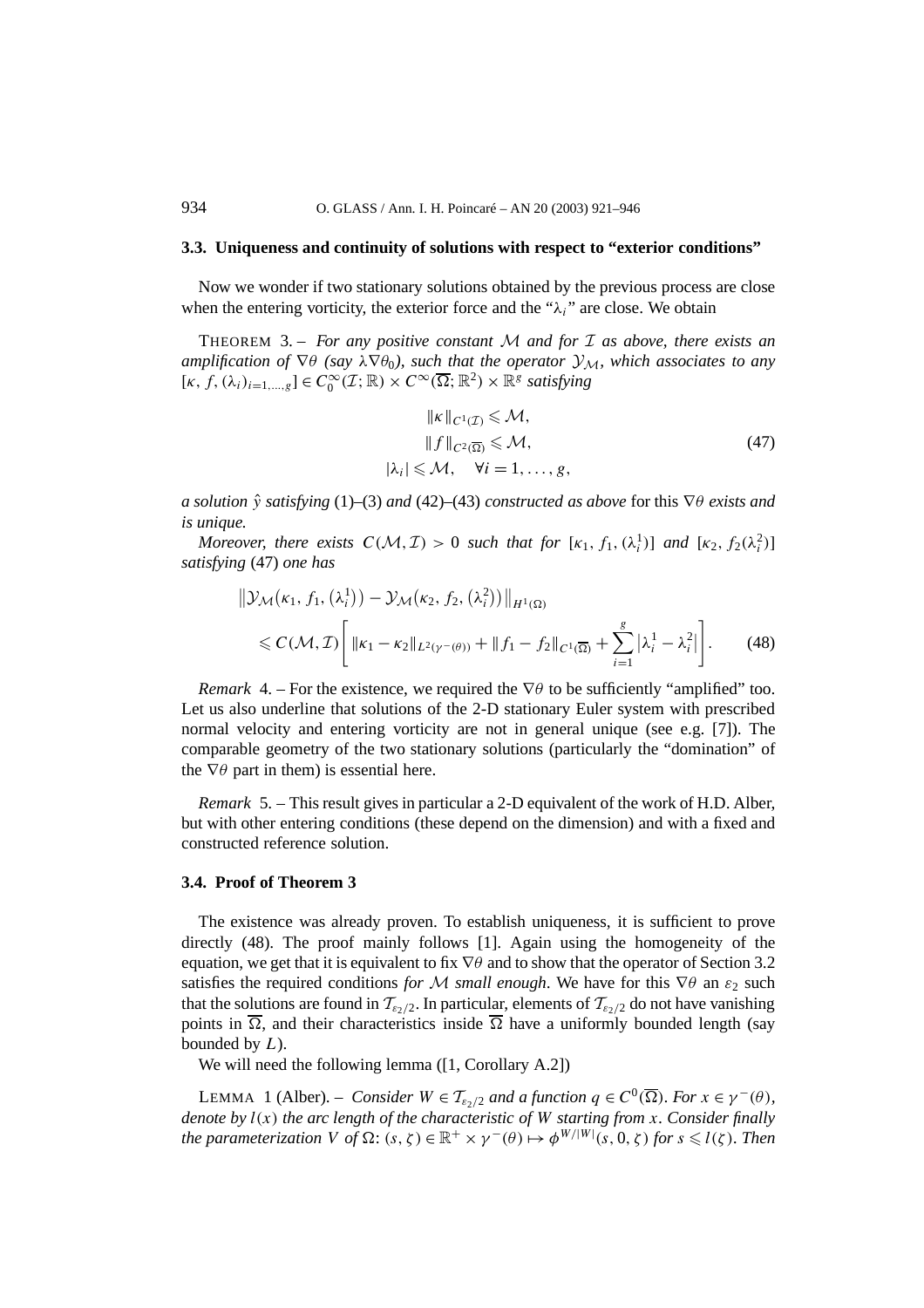*one gets*

$$
\int\limits_{\Omega} q(x) dx = \int\limits_{\gamma^-(\theta)} \int\limits_0^{l(\zeta)} q(V(s,\zeta)) \frac{|\partial_{\nu}\theta(\zeta)|}{|W(V(s,\zeta))|} ds d\zeta.
$$

The proof is elementary (use the transform law and the incompressibility), and the original one in 3-D is also valid here.

Let us denote by  $\hat{y}^1$  and  $\hat{y}^2$  two solutions of the steady Euler equation obtained by the previous process for the same  $\nabla \theta$  and for respective conditions  $[\kappa_1, f_1, (\lambda_i^1)]$  and [ $\kappa_2$ ,  $f_2$ ,  $(\lambda_i^2)$ ], small enough in order to apply Theorem 2.

In the sequel, we will denote by  $c_i$  various constants depending on  $\Omega$ ,  $\Sigma$ ,  $\mathcal{I}$  and  $\theta$ , but not on  $\hat{y}^i$  (but nevertheless  $\hat{y}^i$  is found in  $\mathcal{T}_{\varepsilon_3}$ , so that e.g.  $\|\hat{y}^i\|_{C^1(\overline{\Omega})} \leq 2\|\nabla\theta\|_{C^1(\overline{\Omega})}$ ).

Thanks to (35) and (46), we get

$$
\|\hat{y}^{1} - \hat{y}^{2}\|_{H^{1}(\Omega)} \leq c_{1} \left( \left\| \operatorname{curl} \hat{y}^{1} - \operatorname{curl} \hat{y}^{2} \right\|_{L^{2}(\Omega)} + \sum_{i=1}^{g} \left| \lambda_{i}^{1} - \lambda_{i}^{2} \right| \right). \tag{49}
$$

So it is sufficient to estimate the latter norm  $\|\text{curl } \hat{y}^1 - \text{curl } \hat{y}^2\|_{L^2(\Omega)}$ . We write:

$$
\| \operatorname{curl} \hat{y}^1 - \operatorname{curl} \hat{y}^2 \|_{L^2(\Omega)} = \| F_{\kappa_1, \lambda_i^1}^{f_1}(\hat{y}^1) - F_{\kappa_2, \lambda_i^2}^{f_2}(\hat{y}^2) \|_{L^2(\Omega)}
$$
  

$$
\leq \| F_{\kappa_1, \lambda_i^1}^{f_1}(\hat{y}^1) - F_{\kappa_2, \lambda_i^2}^{f_2}(\hat{y}^1) \|_{L^2(\Omega)}
$$
  

$$
+ \| F_{\kappa_2, \lambda_i^2}^{f_2}(\hat{y}^1) - F_{\kappa_2, \lambda_i^2}^{f_2}(\hat{y}^2) \|_{L^2(\Omega)},
$$

where  $F_{\kappa,\lambda_i}^f$  is the operator of Section 3.2 corresponding to the fixed value of  $\nabla\theta$ , to the force f, to the entering condition  $\kappa$  and to condition (43) for  $\lambda_i$ . We now analyse separately the two terms of the right hand side of (50).

*1st term.* From the definition of  $F(\cdot, \hat{y}^1)$ , we get that

$$
\|\mathcal{A}_i^{f_2} - \mathcal{A}_i^{f_1}\|_{L^2(\gamma^-(\theta))} \leq c_2 \|f_1 - f_2\|_{C^1(\overline{\Omega})},
$$
  

$$
\|\mathcal{B}_i^{f_2} - \mathcal{B}_i^{f_1}\|_{L^2(\gamma^-(\theta))} \leq c_2 \|f_1 - f_2\|_{C^1(\overline{\Omega})}.
$$

Together with (45), we deduce

$$
\|F_{\kappa_1,\lambda_i^1}^{f_1}(\hat{y}^1) - F_{\kappa_2,\lambda_i^2}^{f_2}(\hat{y}^1)\|_{L^2(\gamma - (\theta))} \n\leq c_3 \left[ \|\kappa_1 - \kappa_2\|_{L^2(\gamma - (\theta))} + \|f_1 - f_2\|_{C^1(\Omega)} \right].
$$
\n(50)

Now, we write

$$
\hat{\mathrm{y}}^1.\nabla \big( F_{\kappa_1,\lambda_i^1}^{f_1} \big( \hat{\mathrm{y}}^1 \big) - F_{\kappa_2,\lambda_i^2}^{f_2} \big( \hat{\mathrm{y}}^1 \big) \big) = (\text{curl } f_1 - \text{curl } f_2).
$$

Now we consider the parameterization *V* corresponding to  $\hat{y}^1$ . To simplify notations, we omit the *V*. We get

$$
\frac{d}{ds}\big|F_{\kappa_1,\lambda_i^1}^{f_1}(\hat{y}^1)(s,\zeta)-F_{\kappa_2,\lambda_i^2}^{f_2}(\hat{y}^1)(s,\zeta)\big|\leqslant |\operatorname{curl} f_1-\operatorname{curl} f_2|(s,\zeta).
$$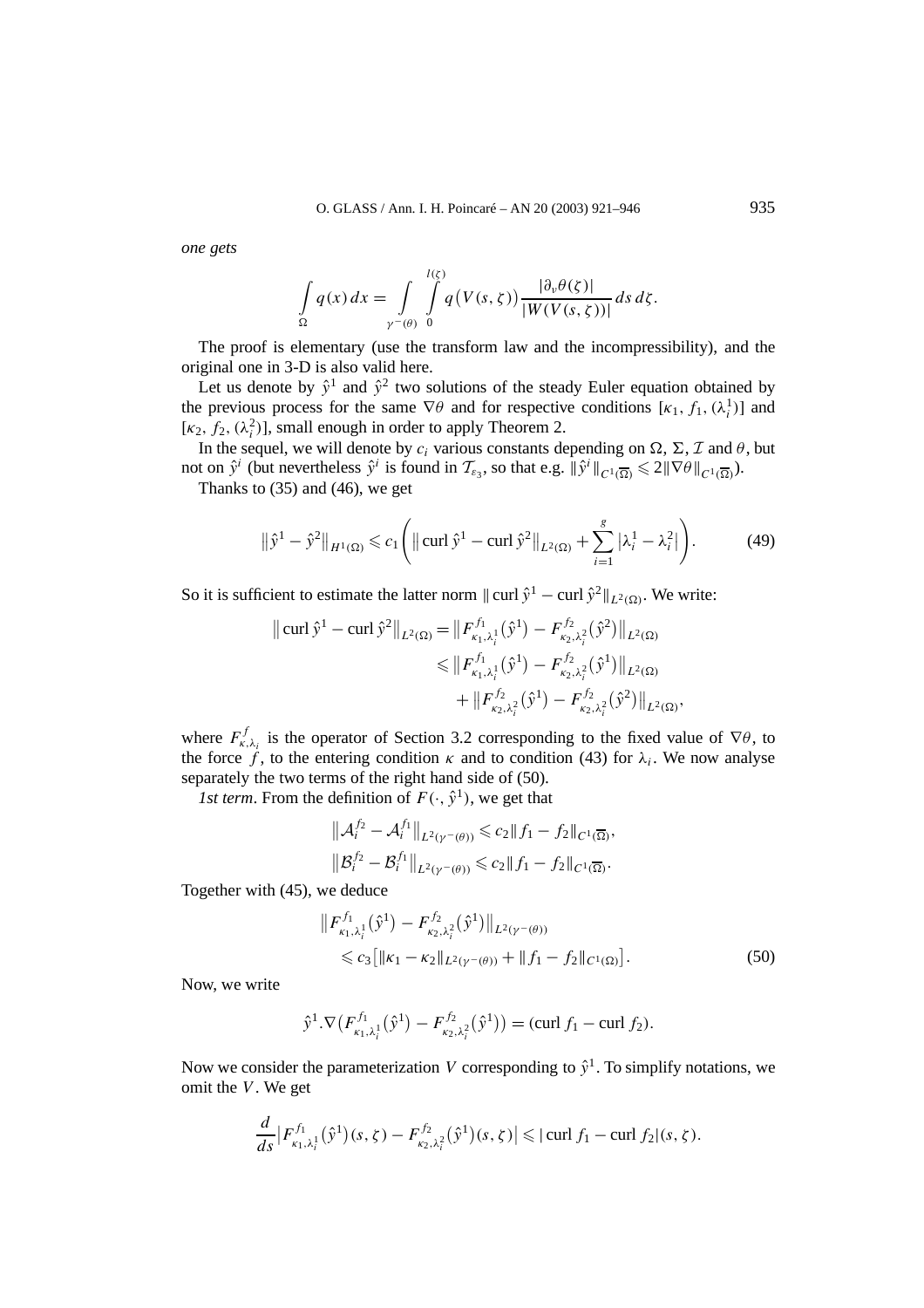936 O. GLASS / Ann. I. H. Poincaré – AN 20 (2003) 921–946

We deduce

$$
\left| F_{\kappa_1,\lambda_i^1}^{f_1}(\hat{y}^1)(s,\zeta) - F_{\kappa_2,\lambda_i^2}^{f_2}(\hat{y}^1)(s,\zeta) \right| \leqslant \left| F_{\kappa_1,\lambda_i^1}^{f_1}(\hat{y}^1)(0,\zeta) - F_{\kappa_2,\lambda_i^2}^{f_2}(\hat{y}^1)(0,\zeta) \right|
$$
  
+ 
$$
\int_{0}^{l(\zeta)} |\operatorname{curl} f_1 - \operatorname{curl} f_2|(s',\zeta) \, ds'.
$$

Now we multiply by  $|\partial_{\nu}\theta(\zeta)|/|\hat{y}^1(V(s,\zeta))|$  and integrate over  $(s,\zeta) \in \mathbb{R}^+ \times \gamma^-(\theta)$  with  $s \le l(\zeta)$ . Using Lemma 1, the boundedness of the characteristics of  $\hat{y}^1$  and the fact that  $|\partial_{\nu}\theta(\zeta)|/|\hat{y}^{1}(V(s,\zeta))|$  is bounded for  $(s,\zeta) \in \mathbb{R}^{+} \times \gamma^{-}(\theta)$  with  $s \leq l(\zeta)$ , we obtain

$$
\|F_{\kappa_1,\lambda_i^1}^{f_1}(\hat{y}^1) - F_{\kappa_2,\lambda_i^2}^{f_2}(\hat{y}^1)\|_{L^2(\Omega)} \leq c_4 \big[\|\kappa_1 - \kappa_2\|_{L^2(\gamma^-(\theta))} + \|f_1 - f_2\|_{C^1(\overline{\Omega})}\big].
$$

*2nd term*. In this case, we have

$$
F_{\kappa_2,\lambda_i^2}^{f_2}(\hat{\mathrm{y}}^1)=F_{\kappa_2,\lambda_i^2}^{f_2}(\hat{\mathrm{y}}^2)\quad\text{on }\gamma^-(\theta)\setminus\bigcup\text{Supp }U_{\varepsilon_1/4,M_i}.
$$

(That is, the  $\tilde{\omega}$  parts coincide on  $\gamma^-(\theta)$ .)

This needs not to be true on Supp  $U_{\varepsilon_1/4,M_i}$  because coefficients  $\mu_i$  computed in each case are not necessarily equal.

We want to estimate the difference and, thanks to the definition of  $F$ , it is sufficient to check the difference of the integrals  $\int_{\Gamma_i} (\partial \nu \theta) \tilde{\omega}$ , or equivalently  $\int_{\Gamma_i \cap \gamma^+(\theta)} (\partial \nu \theta) \tilde{\omega}$ , computed in both cases.

Consider the operator  $\overline{F}$  defined exactly as *F*, but with  $\mu_i \equiv 0$  instead of (45). We denote  $w_i := \overline{F}_{\kappa_2, \lambda_i^2}^{f_2}(\hat{y}^i)$  and we have

$$
\begin{cases} w_i = \overline{F}_{\kappa_2, \lambda_i^2}^{f_2}(\hat{y}^i) & \text{on } \gamma^-(\theta), \\ \hat{y}^i \cdot \nabla w_i = \text{curl } f_2 & \text{in } \overline{\Omega}. \end{cases}
$$
 (51)

Then

$$
\int_{\Gamma_i} w_j(\partial \nu \theta) = \int_{\Omega} w_j \hat{\nu}^j \cdot \nabla \tau_i + \int_{\Omega} \tau_i \operatorname{curl} f_2,
$$

for all  $i = 1, \ldots, g$  and  $j = 1, 2$ . So we easily obtain

$$
\left| \int\limits_{\Gamma_i} (w_1 - w_2) \partial_v \theta \right| \leqslant c_5 \left[ \|w_1 - w_2\|_{L^2(\Omega)} + \|w_2\|_{L^2(\Omega)} \|\hat{y}^1 - \hat{y}^2\|_{L^2(\Omega)} \right]. \tag{52}
$$

(Remember  $\hat{y}^i$  in bounded in  $C^1(\overline{\Omega})$  by  $2\|\nabla\theta\|_{C^1(\overline{\Omega})}$ .)

Now we estimate  $||w_1 - w_2||_{L^2(\Omega)}$  by Lemma 1. We get as previously

$$
\frac{d}{ds}|w_1(s,\zeta)-w_2(s,\zeta)| \leqslant |(\hat{y}^1-\hat{y}^2).\nabla \operatorname{curl} \hat{y}^2|(s,\zeta).
$$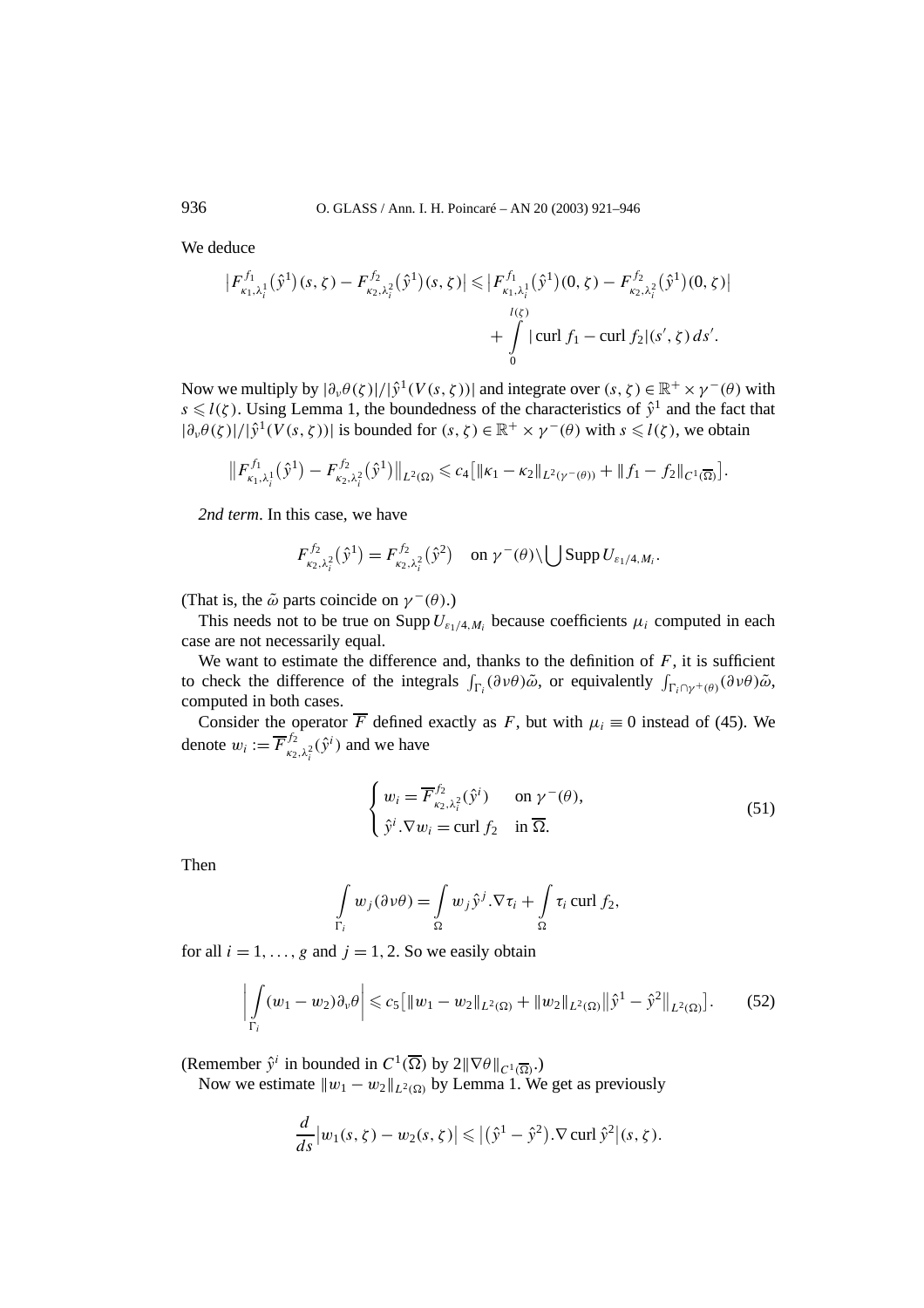With  $w_1 = w_2$  on  $\gamma^-(\theta)$ , this leads all the same way to:

$$
||w_1 - w_2||_{L^2(\Omega)} \leq c_6 ||(\hat{y}^1 - \hat{y}^2) . \nabla \operatorname{curl} \hat{y}^2||_{L^2(\Omega)}.
$$

Hence we deduce

$$
|\mu_{i,1} - \mu_{i,2}| \leqslant c_7 \left[ \left\| (\hat{y}^1 - \hat{y}^2) . \nabla \operatorname{curl} \hat{y}^2 \right\|_{L^2(\Omega)} + \|w_2\|_{L^2(\Omega)} \|\hat{y}^1 - \hat{y}^2\|_{L^2(\Omega)} \right].
$$

Note moreover that  $||w_2||_{L^2(\Omega)} \le || \text{curl } \hat{y}^2 ||_{L^2(\Omega)}$ . Now we can go back to the "full" operator  $F$ ; we have now

$$
\|F_{\kappa_2,\lambda_i^2}^{f_2}(\hat{y}^1) - F_{\kappa_2,\lambda_i^2}^{f_2}(\hat{y}^2)\|_{L^2(\gamma^-(\theta))} \leq c_8 [\|(\hat{y}^1 - \hat{y}^2) . \nabla \operatorname{curl} \hat{y}^2\|_{L^2(\Omega)} + \|\operatorname{curl} \hat{y}^2\|_{L^2(\Omega)} \|\hat{y}^1 - \hat{y}^2\|_{L^2(\Omega)}].
$$

We have the following equation

$$
\hat{y}^1 \cdot \nabla \big( F_{\kappa_2, \lambda_i^2}^{f_2} (\hat{y}^1) - F_{\kappa_2, \lambda_i^2}^{f_2} (\hat{y}^2) \big) = -(\hat{y}^1 - \hat{y}^2) \cdot \nabla F_{\kappa_2, \lambda_i^2}^{f_2} (\hat{y}^2),
$$

and using as previously Lemma 1, we get

$$
\|F_{\kappa_2,\lambda_i^2}^{f_2}(\hat{y}^1) - F_{\kappa_2,\lambda_i^2}^{f_2}(\hat{y}^2)\|_{L^2(\Omega)} \le c_9 \left[ \left\| (\hat{y}^1 - \hat{y}^2) . \nabla \operatorname{curl} \hat{y}^2 \right\|_{L^2(\Omega)} + \left\| \operatorname{curl} \hat{y}^2 \right\|_{L^2(\Omega)} \left\| \hat{y}^1 - \hat{y}^2 \right\|_{L^2(\Omega)} \right].
$$
  
usion. So finally we get:

*Conclusion*. So finally we get:

$$
\|\operatorname{curl} \hat{y}^1 - \operatorname{curl} \hat{y}^2\|_{L^2(\Omega)} \n\leq c_{10} [\|\kappa_1 - \kappa_2\|_{L^2(\gamma^-(\theta))} + \|f_1 - f_2\|_{C^1(\overline{\Omega})} \n+ \|(\hat{y}^1 - \hat{y}^2) \nabla \operatorname{curl} \hat{y}^2\|_{L^2(\Omega)} + \|\operatorname{curl} \hat{y}^2\|_{L^2(\Omega)} \|\hat{y}^1 - \hat{y}^2\|_{L^2(\Omega)} ]
$$

Now we use Sobolev and Hölder inequalities in order to find

$$
\|\operatorname{curl} \hat{y}^1 - \operatorname{curl} \hat{y}^2\|_{L^2(\Omega)} \n\leq c_{11} [\|\kappa_1 - \kappa_2\|_{L^2(\gamma - (\theta))} + \|f_1 - f_2\|_{C^1(\overline{\Omega})} \n+ \|(\hat{y}^1 - \hat{y}^2)\|_{L^2(\Omega)} \|\nabla \operatorname{curl} \hat{y}^2\|_{L^{\infty}(\Omega)} + \|\operatorname{curl} \hat{y}^2\|_{L^2(\Omega)} \|\hat{y}^1 - \hat{y}^2\|_{L^2(\Omega)} ]
$$

Using (49), we get

$$
\|\operatorname{curl} \hat{y}^{1} - \operatorname{curl} \hat{y}^{2}\|_{L^{2}(\Omega)} \leq c_{12} \left[ \|\kappa_{1} - \kappa_{2}\|_{L^{2}(\gamma^{-}(\theta))} + \|f_{1} - f_{2}\|_{C^{1}(\overline{\Omega})} + \sum_{i=1}^{g} |\lambda_{i}^{1} - \lambda_{i}^{2}| \right] + \mathcal{K} \|\operatorname{curl} \hat{y}^{1} - \operatorname{curl} \hat{y}^{2}\|_{L^{2}(\Omega)} \|\operatorname{curl} \hat{y}^{2}\|_{W^{1,\infty}(\Omega)}.
$$
  
2. We get (48) if we can restrict *M* enough in order that

So we get  $(48)$  if we can restrict  $M$  enough in order that

$$
\|\operatorname{curl}\hat{\mathrm{y}}^2\|_{W^{1,\infty}(\Omega)} \leq \frac{1}{2\mathcal{K}}.\tag{53}
$$

This is obtained as for Section 2.5, step 2. We observe again that  $\phi^{y_\omega}(t, 0, \cdot)$  is bounded in the  $C^1(\overline{\Omega})$  norm, uniformly in  $t \in [-2\overline{T}, 2\overline{T}]$ . So again, the smallness of curl  $\hat{y}^2$  for the  $C^1$  norm in  $\gamma^-(\theta)$  propagates inside  $\overline{\Omega}$ . Hence for M small enough, we get (53).

*.*

*.*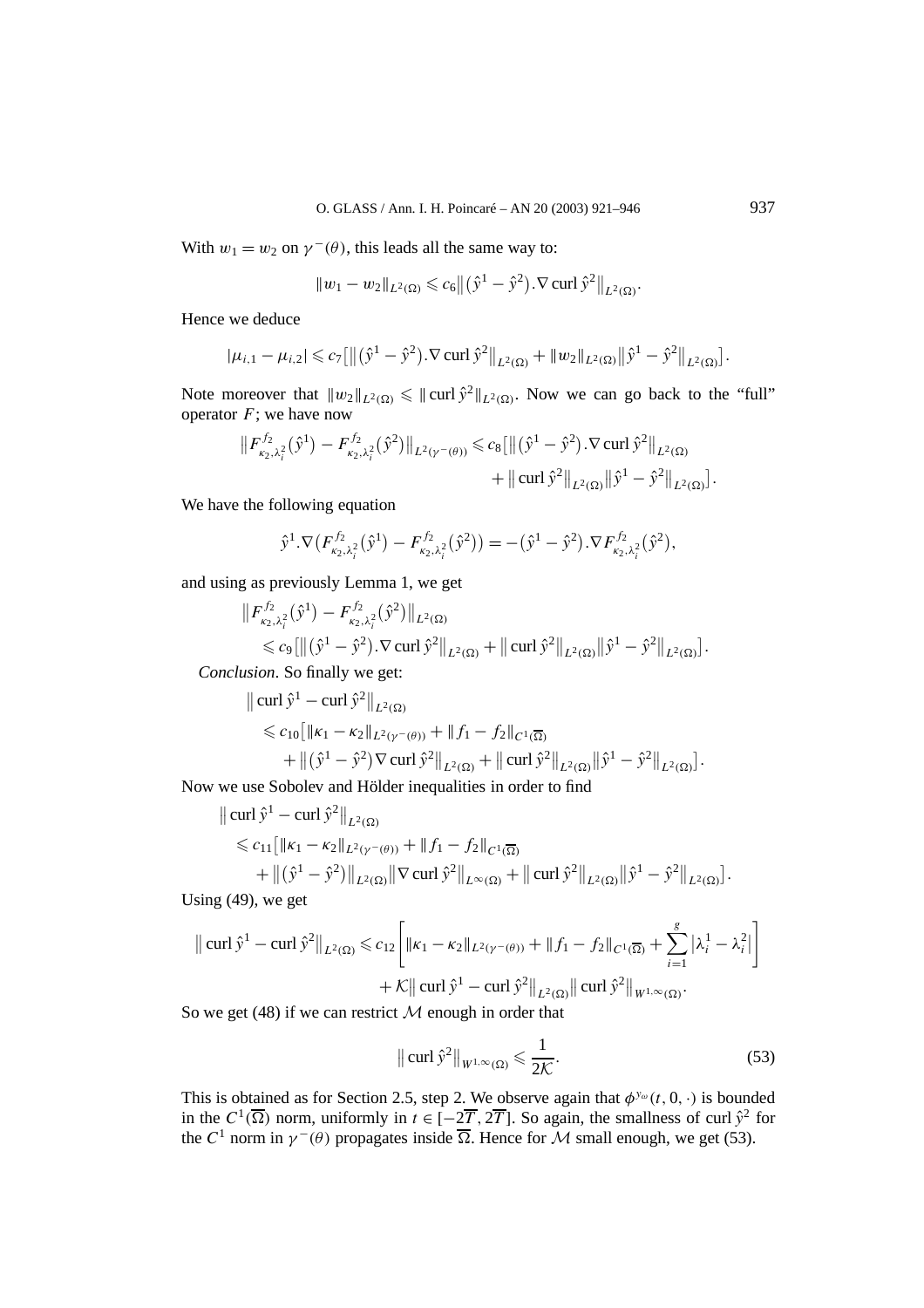*Remark* 6. – The previous proof also shows that two solutions  $y_1$  and  $y_2$  of (1)–(2) for the same force *f*, and moreover satisfying curl  $y_1 = \text{curl } y_2$  on  $\gamma^-(\theta)$ ,  $y_1 \cdot \nu = y_2 \cdot \nu = \partial_{\nu} \theta$ on  $\partial \Omega$ ,  $\int_{\Omega} y_1 \cdot \nabla^{\perp} \tau_i = \int_{\Omega} y_2 \cdot \nabla^{\perp} \tau_i$ , and for which *f*, curl  $y_{1|\gamma}(\theta)$  and  $\int_{\Omega} y_1 \cdot \nabla^{\perp} \tau_i$  are small with respect to  $\partial_{\nu}\theta$ , are equal. (This formulation does not involve the operator of Section 2.)

#### **4. Proof of Proposition 1**

Before proving precisely Proposition 1, we establish some preliminary results that will be useful during the proof.

#### **4.1. Approximation results**

We will use the two following propositions:

**PROPOSITION** 3. – *Consider*  $\Omega$  *a nonempty regular bounded connected open set in* C*, and let us be given - a nonempty open part of its boundary ∂. We consider v* ∈  $C^{\infty}(\partial \Omega \setminus \Sigma; \mathbb{C})$ *. Then for any*  $\varepsilon > 0$ *, for any*  $k \in \mathbb{N}$ *, there exists*  $\phi \in H(\Omega) \cap C^{\infty}(\overline{\Omega}; \mathbb{C})$ *satisfying*

$$
\|\phi - v\|_{C^k(\partial\Omega\setminus\Sigma; \mathbb{C})} < \varepsilon. \tag{54}
$$

For the proof of Proposition 3, we refer to [5].

This proposition leads to the following corollary:

COROLLARY 1. – *Under the same assumptions as for Proposition* 3*, one can moreover require from φ, besides* (54)*, that either its real part or its imaginary one, exactly coincides with the one of v on*  $\partial \Omega \setminus \Sigma$ .

#### **Proof of Corollary 1**

Let us show this result in the case where the real parts are to be equal, and where  $\Sigma$ meets only one connected component of the boundary, say  $\Gamma_0$ . (The general case trivially follows.)

We consider an operator  $\mathcal{O}_{(\partial \Omega \setminus \Sigma) \to \partial \Omega}$ :  $C^{\infty}(\partial \Omega \setminus \Sigma; \mathbb{R}) \to C^{\infty}(\partial \Omega; \mathbb{R})$ , which satisfies, for all *f* in  $C^{\infty}(\partial \Omega \setminus \Sigma; \mathbb{R})$ ,

$$
\begin{cases} \mathcal{O}_{(\partial\Omega\setminus\Sigma)\to\partial\Omega}(f) \equiv f \quad \text{on } \partial\Omega\setminus\Sigma, \\ \|\mathcal{O}_{(\partial\Omega\setminus\Sigma)\to\partial\Omega}(f)\|_{C^i(\partial\Omega)} \leq C_{\mathcal{O}}\|f\|_{C^i(\partial\Omega\setminus\Sigma)}, \quad \forall i \in \{0,\ldots,k+1\}, \\ \text{dist}(x,\partial\Omega\setminus\Sigma) \leq \underline{d}, \quad \forall x \in \text{Supp}[\mathcal{O}_{(\partial\Omega\setminus\Sigma)\to\partial\Omega}(f)] \cap \Sigma, \end{cases} \tag{55}
$$

with *d* to be small enough, and for a suitable constant  $C_{\mathcal{O}}$ .

Given  $\varepsilon$  small enough and given  $k \in \mathbb{N}^*$ , we consider, by Proposition 3, a holomorphic function *f*,  $C^{\infty}$ -regular up to the boundary and satisfying (54) in the space  $C^{k+1}$ .

We then introduce the function  $\psi_1 \in C^\infty(\overline{\Omega};\mathbb{R})$  as the solution of the following Dirichlet problem:

$$
\begin{cases} \Delta \psi_1 = 0 \quad \text{in } \Omega, \\ \psi_1 = \mathcal{O}_{(\partial \Omega \setminus \Sigma) \to \partial \Omega}(\text{Re}(f - v)) \quad \text{on } \partial \Omega. \end{cases}
$$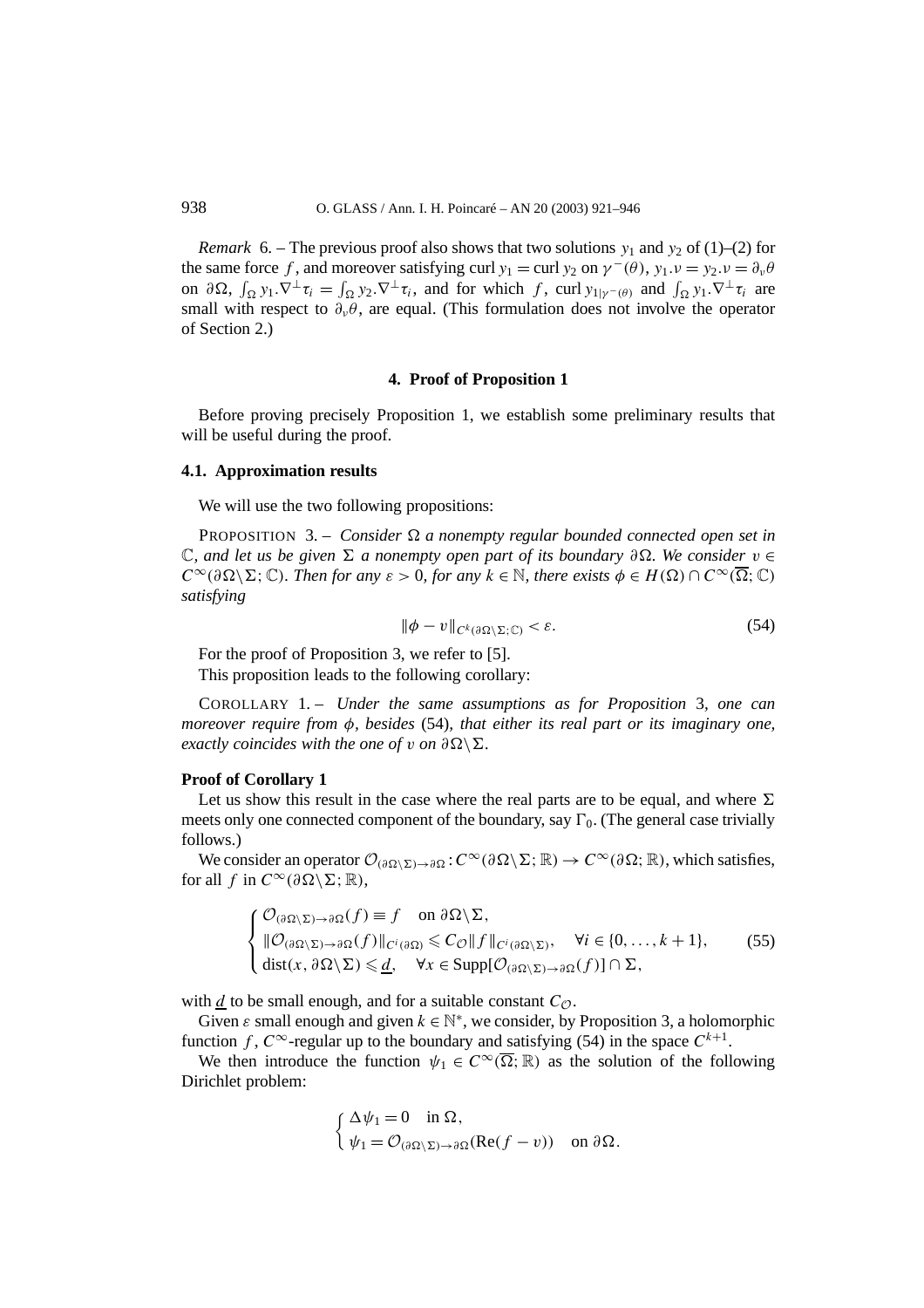Our problem at this point, is that there does not necessarily exist a real harmonic function  $\psi_2$  defined in  $\overline{\Omega}$ , such that the complex-valued function  $\psi_1 + i \psi_2$  is holomorphic in . Indeed, the Cauchy–Riemann equations would imply in that case that such a function should satisfy

$$
\int\limits_{\Gamma} \partial_{\nu} \psi_1 = \int\limits_{\Gamma} \partial_{\tau} \psi_2 = 0,
$$

for any connected component  $\Gamma$  of  $\partial\Omega$ . Conversely, when this latter condition is satisfied, it is then sufficient (in addition to the harmonicity of  $\psi_1$ ) to define the holomorphic function  $\psi_1 + i\psi_2$ .

These Cauchy–Riemann conditions will be satisfied, if not by  $\psi_1$ , by a "modified" version" of  $\psi_1$ , say  $\psi_1 + \psi'_1$ , where  $(\psi'_1)_{|\partial\Omega}$  will be supported in

$$
\widehat{\Sigma} := \Sigma \setminus \mathrm{Supp} \big[ \mathcal{O}_{(\partial \Omega \setminus \Sigma) \to \partial \Omega} \big( \mathrm{Re}(f - v) \big) \big].
$$

Let us denote by  $\Gamma_1, \ldots, \Gamma_g$  the other different connected components of *∂* $\Omega$ . One gets, for all  $i \in \{1, \ldots, g\}$ ,

$$
\int_{\Gamma_i} \partial_\nu (\psi_1 + \psi'_1) = \int_{\partial \Omega} (\psi_1 + \psi'_1) \partial_\nu \tau_i,
$$
\n(56)

where  $(\tau_i)_{i=0,1,\dots,g}$  is the family of functions in  $C^{\infty}(\overline{\Omega};\mathbb{R})$  given again by (12).

The integral in the right side of (56), computed only on the part of the boundary  $\text{Supp}[\mathcal{O}_{(\partial \Omega \setminus \Sigma) \to \partial \Omega}(\text{Re}(f - v))]$  is completely determined by the original definition of  $\psi_1$ . We wish to equilibrate this integral computed on the support of  $\mathcal{O}_{(\partial \Omega \setminus \Sigma) \to \partial \Omega}(\text{Re}(f - v))$ by the one computed on the rest of  $\partial \Omega$ , that is,  $\int_{\Sigma} \psi_1' \partial_{\nu} \tau_i dx$ . It remains to prove that this is possible simultaneously for all  $i \in \{1, ..., p\}$ . (The flux along the  $\Gamma_0$  component will is possible simultaneously for all  $i \in \{1, \ldots, g\}$ . (The flux along the  $\Gamma_0$  component will automatically follow.) For this, it suffices to observe that the family of  $(\partial_\nu \tau_{i|I})_{i=1,\dots,g}$ , for any interval *I* nonempty and open in  $\Gamma_0$ , is a free family. Indeed, all the functions in this family vanish on  $\Gamma_0$ . If there existed a non-trivial linear dependence relation between the functions  $(\partial_\nu \tau_{i|I})_{i=1,\dots,g}$ , then by harmonicity of the functions  $\tau_i$ , the corresponding linear combination of the  $\tau_i$  would vanish on the whole  $\overline{\Omega}$ . But this is impossible: for instance, consider traces of this combination on the other  $\Gamma_i$  components.

Then, it follows from this linear independence that one can find *g* distinct points in *I* , say  $X_1, \ldots, X_g$ , such that the vectors:

$$
\begin{pmatrix} \partial_{\nu} \tau_1(X_j) \\ \vdots \\ \partial_{\nu} \tau_g(X_j) \end{pmatrix} \quad \text{for } j \in \{1, \ldots, g\},
$$

are linearly independent. (This is easily done by induction.)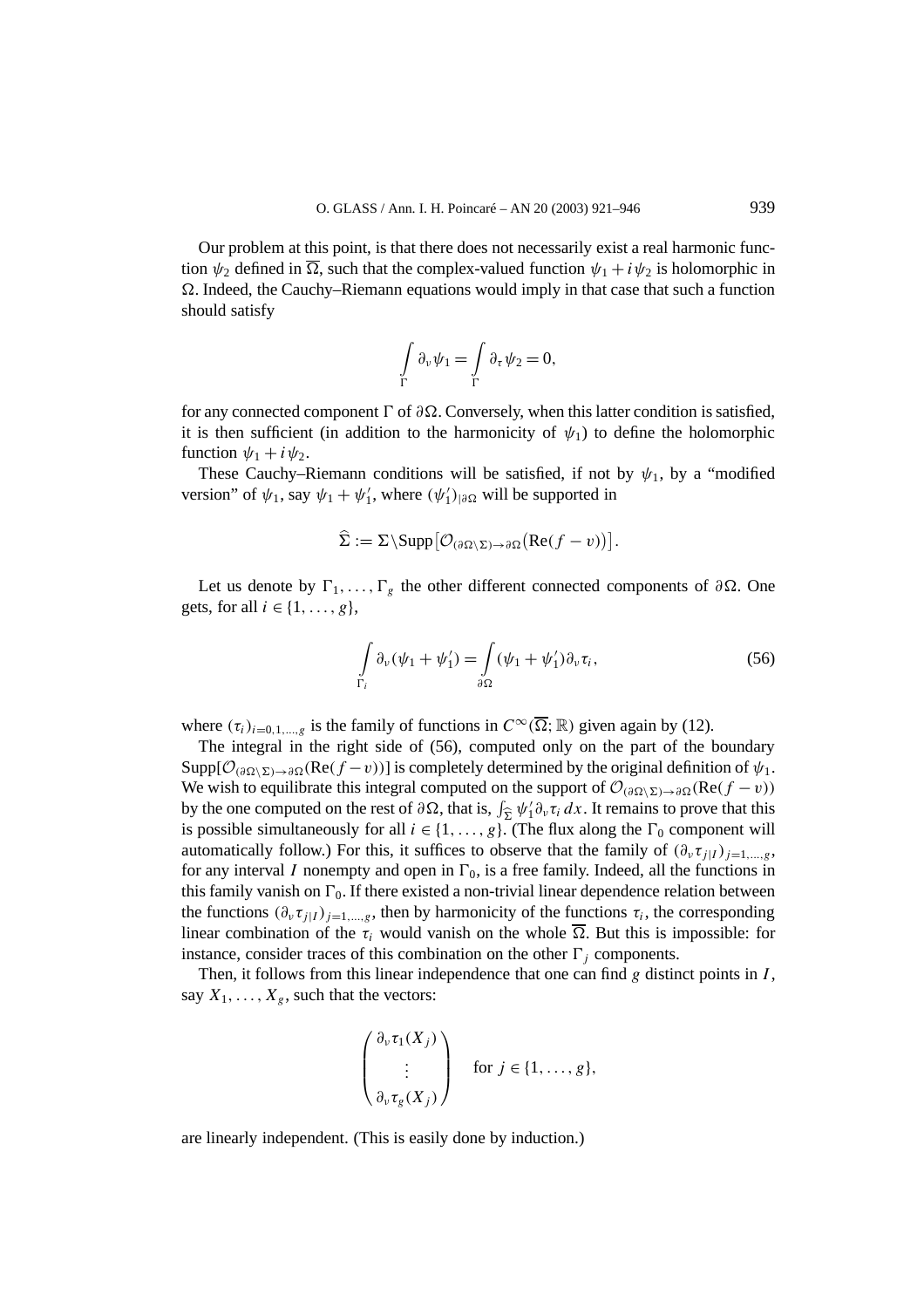Then it follows that one can find a regular function  $\psi'_1$  with support in  $\Sigma \$  $[\mathcal{O}_{(\partial \Omega \setminus \Sigma) \to \partial \Omega}(\text{Re}(f - v))]$  and such that

$$
\int_{\widehat{\Sigma}} \psi'_1 \partial_\nu \tau_j = - \int_{\text{Supp}(\mathcal{O}_{(\partial \Omega \setminus \Sigma) \to \partial \Omega} (\text{Re}(f - v)))} \psi_1 \partial_\nu \tau_j.
$$

For example, one can take for  $\psi'_1$  a linear combination of "bell functions" around the  $X_j$ (that is, functions which are very concentrated around the points  $X_i$ ).

Once found such a  $\psi'_1$ , we can consider the holomorphic function  $\phi_2$  ( $C^{\infty}$ -regular up to the boundary), associated to  $\psi_1 + \psi'_1$ , i.e. with the following shape:

$$
\phi_2:=\psi_1+\psi_1'+i\psi_2.
$$

Then  $f - \phi_2$  will fit the requirements of Corollary 1, if one can establish that

$$
\|\phi_2\|_{C^k(\overline{\Omega};\mathbb{C})} \leqslant C\varepsilon. \tag{57}
$$

But (57) is a consequence of (54): it follows from this inequality, from (55) and from Schauder estimates that  $\psi_1$  is of order *ε* for the  $C^{k,\alpha}(\overline{\Omega})$ -norm, for any  $\alpha \in (0,1)$ . It follows that  $\psi'_1$  is also of order  $\varepsilon$ , since the coefficients of the so-called "bell-functions" are linearly computed from the following integrals:

$$
\int_{\partial\Omega} \psi_1 \cdot \partial_\nu \tau_i \quad \text{ for } i \in \{1, \ldots, g\},
$$

the coefficients of the combinations being independent of *ε*.

This ends the proof of Corollary 1.

#### **4.2. Another preliminary result**

We will also need the following lemma

LEMMA 2. – *Consider I a compact connected subset, with nonempty interior, of a regular not insertecting curve in the plane. Let*  $f \in C_0^{\infty}(\hat{I}; \mathbb{R})$ *. Then for any*  $\alpha \in (0, 1)$ *, for any*  $\varepsilon > 0$ *, there exists*  $\tilde{f} \in C^{\infty}(I;\mathbb{R})$  *which satisfies the following properties* 

$$
\text{Supp}\,\tilde{f}\subset\mathring{I},\tag{58}
$$

$$
\int_{I} \tilde{f} = 0,\tag{59}
$$

*the set of all zeros of*  $f - \tilde{f}$  *is the union of a finite number* 

*of intervals which have nonempty interiors,* (60)

$$
\|\tilde{f}\|_{C^{\alpha}(I;\mathbb{R})} \leqslant K(f)\varepsilon. \tag{61}
$$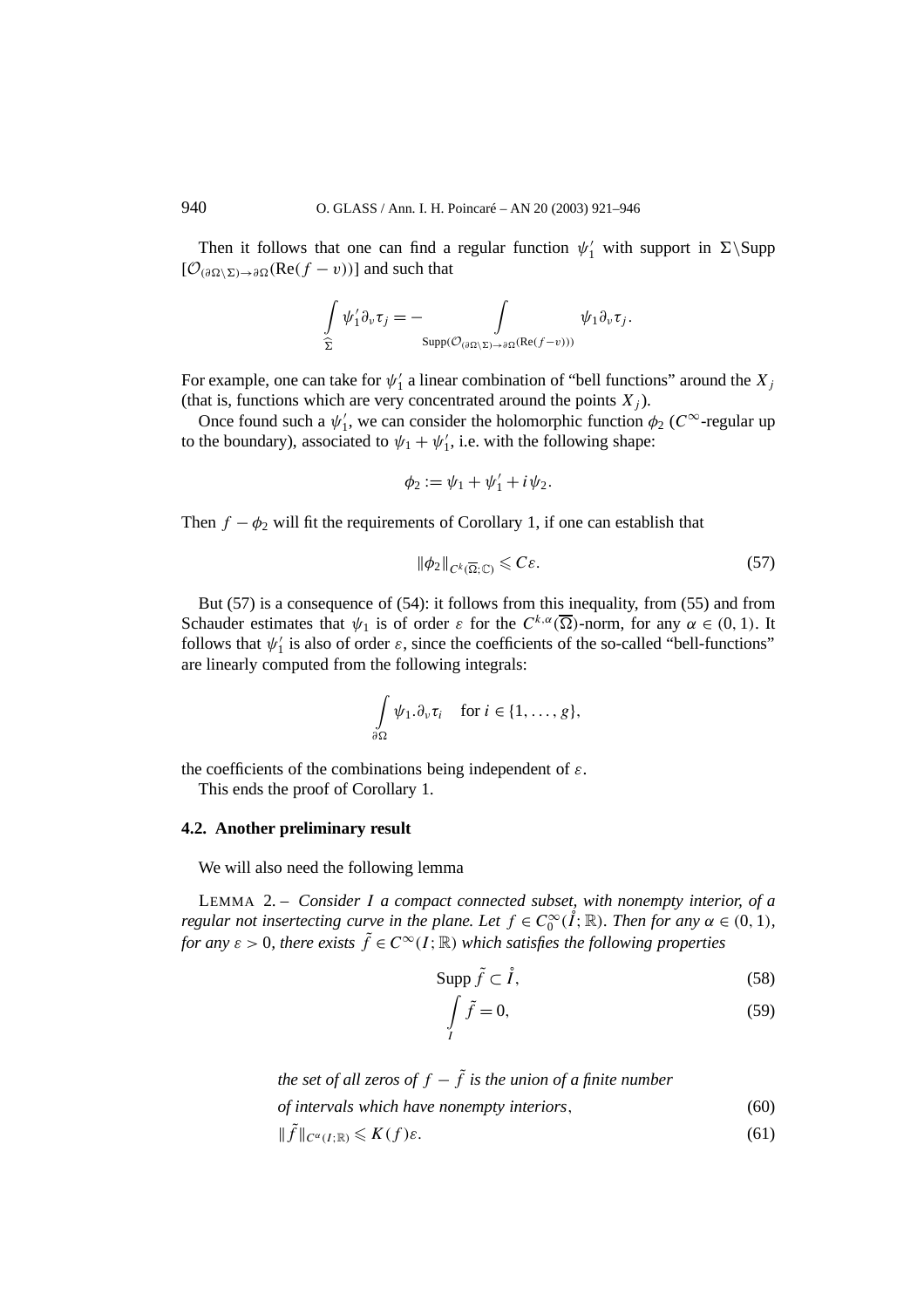#### **Proof of Lemma 2**

Given this *f*, one can construct a "plateau function"  $\Lambda$  in  $C^{\infty}(I;\mathbb{R})$  satisfying the following requirements:

$$
\begin{cases}\n0 \leq \Lambda \leq 1 & \text{on } I, \\
\Lambda \equiv 1 & \text{on } \text{Supp } f, \\
\text{Supp }\Lambda \subset \mathring{I}, \\
I \setminus (\text{Supp }\Lambda) & \text{has exactly } 2 \text{ connected components.} \n\end{cases}
$$

We introduce also a function  $Z \in C^{\infty}(\mathbb{R}; \mathbb{R})$  satisfying:

$$
\begin{cases}\n0 \le Z \le 1 & \text{on } \mathbb{R}, \\
Z \equiv 0 & \text{on } [-1/2, 1/2], \\
Z \equiv 1 & \text{on } (-\infty, -1] \cup [1, +\infty).\n\end{cases} (62)
$$

Let  $\varepsilon > 0$  (small). By Sard's theorem, one can choose  $\lambda \in (0, \varepsilon)$  such that  $\lambda$  is not a critical value of *f*. We then consider the function  $F := f - \lambda \Lambda$ . The zeros of this function on Supp *f* are simple and (hence) isolated. Let us denote these zeros by  $x_1, \ldots, x_N$ , by ordering them increasingly on *I*. Then we define the function:

$$
F_2(x) = F(x) \prod_{i \in \mathcal{I}} Z\left(\frac{x - x_i}{\varepsilon/2}\right) \prod_{i \in \mathcal{J}} (1 - \chi_{[x_i, x_{i+1}]})
$$
\n<sup>(63)</sup>

where we fixed

$$
\mathcal{I} := \{1, ..., N\} \setminus \{i \in \{2, ..., N-1\} \text{ such that } |x_{i+1} - x_{i-1}| < 2\varepsilon\},
$$
\n
$$
\mathcal{J} := \{i \in \{1, ..., N\} \text{ such that } |x_{i+1} - x_i| < 2\varepsilon\},
$$

and where  $\chi_J$  is the characteristic function of the interval *J*, and where we transported *Z* on *I* by the arc length.

It is easy to see that the function  $F_2$  constructed this way is  $C^{\infty}(I)$ -regular. Essentially, we will define  $\tilde{f} := F_2 - f$ . We now want to show that

$$
||F - F_2||_{C^{\alpha}(I)} \leqslant K(f)\varepsilon^{1-\alpha}.
$$
\n(64)

First, we remark that

$$
||F - F_2||_{C^0(I)} \leqslant K(f)\varepsilon.
$$

Indeed,  $F_2$  differs from *F* only for points situated at distance at most  $\varepsilon$  from a zero of *F*. It follows immediately, together with (62), that  $||F - F_2||_{C^0(I)} \le (1 + ||f'||_{C^0(I)})\varepsilon$ .

We have yet to study the ratio

$$
R(x, y) := \frac{|F(x) - F_2(x) - F(y) + F_2(y)|}{|x - y|^{\alpha}}.
$$

For *x* and *y* such that  $|x - y| \ge \varepsilon$ , it follows from the previous point that  $R(x, y) \le$  $K(f) \varepsilon^{1-\alpha}$ . Now for *x* and *y* such that  $|x - y| < \varepsilon$ , one gets: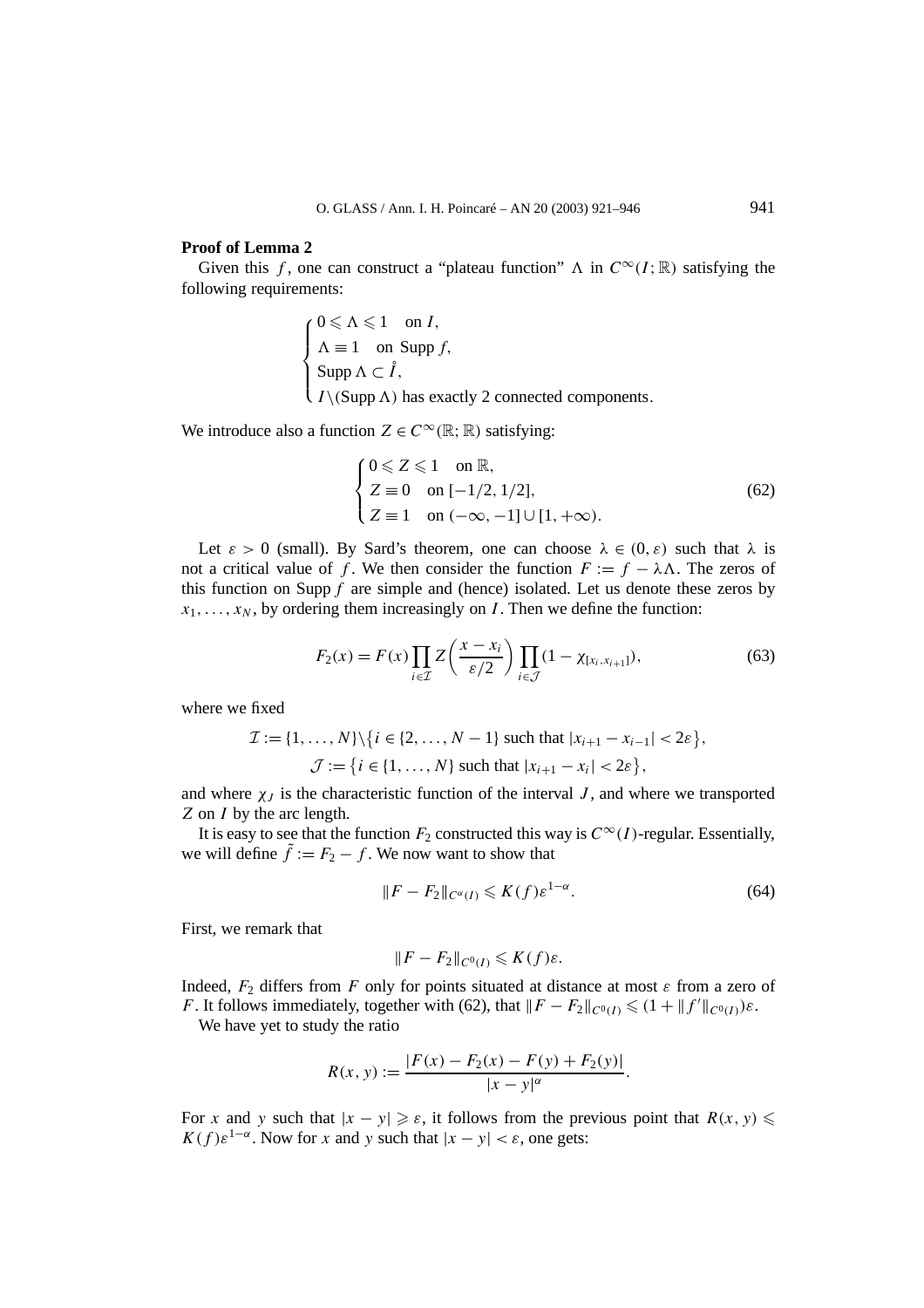- either *F* and  $F_2$  have identical values at points *x* and *y*, then  $R(x, y) = 0$ ,
- or both points *x* and *y* are at distance at most 2*ε* from a zero of *F*. We then have three possible cases:
	- either *x* and *y* are both in an interval of the type  $[x_i, x_{i+1}]$  with  $i \in \mathcal{J}$ , in which case  $F_2$  vanishes for both *x* and *y*. Therefore in this case  $R(x, y) \leq$  $||f'||_{C^0(I)} \varepsilon^{1-\alpha}$ ,
	- or neither *x* nor *y* are in an interval of the type  $[x_i, x_{i+1}]$  with *i* ∈  $\mathcal{J}$ ; then in (63), the two products in the right side are reduced to at most one term  $Z(x - x_i/\frac{\varepsilon}{2})$ , then we easily obtain  $R(x, y) \leq K(f) \varepsilon^{1-\alpha}$ ,
	- or *x* is not in an interval of the type  $[x_i, x_{i+1}]$  with  $i \in \mathcal{J}$ , but on the contrary *y* is in one of them (if needed, inverse x and y). But since the function  $\tilde{Z}$  which coincides with *Z* at the left of 0 and with 0 at the right of zero is all the same of class  $C^{\infty}$ , one gets  $R(x, y) \leq K(f) \varepsilon^{1-\alpha}$  as in the previous point. In all cases, we therefore get (64).

In order to get (59), we add a function with support in  $\mathring{I}$ , at the exterior of Supp  $\Lambda$ . We obtain this way the function  $\hat{f}$ . This modification also has a cost of order  $\varepsilon$  for the norm  $C^{\alpha}(I)$ .

Finally, we obtain the condition (61) (renormalize  $\varepsilon$  to get it precisely). Conditions (58) and (60) follow from the construction. This ends the proof of Lemma 2.

#### **4.3. Back to the proof of Proposition 1**

Let us denote by  $\Gamma_0, \Gamma_1, \ldots, \Gamma_g$  the different connected components of  $\partial \Omega$ ,  $\Gamma_0$  being the exterior one. We recall that *ν* is the unit outward normal vector on  $\partial \Omega$ , and we denote by *τ* the unit tangent along  $\partial \Omega$  chosen in order that  $(\tau, \nu)$  is a direct basis of the plane. Finally, we note  $\Phi$  the following function:

$$
\Phi: \begin{cases} \mathbb{R}^2 \to \mathbb{C}, \\ (x, y) \mapsto x - iy. \end{cases}
$$

We reduce the component of  $\Sigma$  in  $\Gamma_0$  in a strictly smaller open set  $\Sigma'$ , still regular, and which still intersects  $\Gamma_0$ . (We keep this way a kind of "margin".) On the other connected components of  $\partial \Omega$  (for  $i \in \{1, ..., g\}$ ), we let  $\Sigma' \cap \Gamma_i := \Sigma \cap \Gamma_i$  except if  $\Sigma \cap \Gamma_i = \Gamma_i$ , in which case we choose  $\Sigma' \subset \subset \Sigma$ , in order to obtain generally

$$
\Gamma_i \backslash \Sigma' \neq \emptyset, \quad \forall i \in \{0, \dots, g\}.
$$
\n
$$
(65)
$$

Let us now define a vector field *v* on  $\partial \Omega \setminus (\Sigma' \cap \Gamma_0)$ , regular (in the  $C^{\infty}$  class). For  $i \in \{1, \ldots, g\}$ , one chooses  $v_i \in C^\infty(\Gamma_i; \mathbb{R}^2)$  which satisfies the seven following conditions:

$$
v_i = \tau \quad \text{on } \Gamma_i \backslash \Sigma', \tag{66}
$$

$$
\gamma_i^+(v_i) := \{ x \in \Sigma' \cap \Gamma_i \mid v_i . v > 0 \} \text{ and } \gamma_i^-(v_i) := \{ x \in \Sigma' \cap \Gamma_i \mid v_i . v < 0 \}
$$
  
are nonempty, connected and have disjoint closures, (67)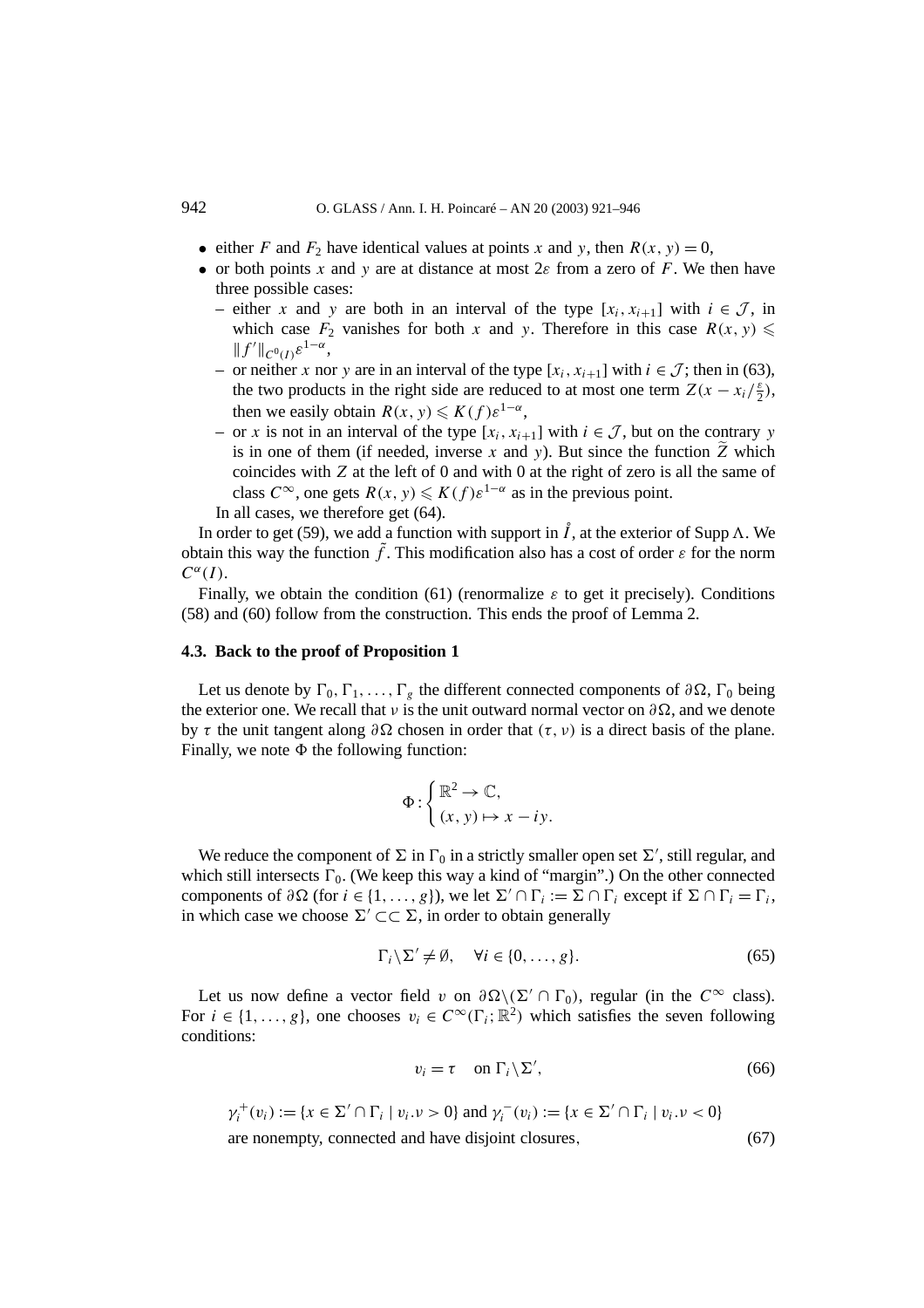$$
|v_i| \geqslant 1 \quad \text{on } \Gamma_i,\tag{68}
$$

$$
\deg(v_i, \Gamma_i, 0) = 0,\tag{69}
$$

$$
\int_{\Gamma_i} v_i \cdot \vec{dx} = 0,\tag{70}
$$

$$
\int_{\gamma_i^-(v_i)} |v_i \cdot v| \, dx \ge g,\tag{71}
$$

$$
\int\limits_{\gamma_i^+(v_i)} v_i \cdot \nu \, dx \leqslant 1. \tag{72}
$$

It is easy to construct such vector fields  $v_i$  and we remark that these vector fields always satisfy the property:

$$
v_i
$$
 is "pointing outside"  $\gamma_i^+$  on  $\partial \gamma_i^+$   
and "pointing inside"  $\gamma_i^-$  on  $\partial \gamma_i^-$ , for  $i \in \{1, ..., g\}$ .

We will denote by  $\Sigma^i_\tau$  the part of the boundary included in  $\Sigma' \cap \Gamma_i$  and situated between  $\gamma_i^+$  and  $\gamma_i^-$  for  $i \in \{1, ..., g\}$  (uniquely defined thanks to (65)). Remark that

$$
v_i.\tau < 0 \quad \text{on } \Sigma^i_\tau. \tag{73}
$$

For what concerns the  $\Gamma_0$  component, we define  $v_0$  only on  $\Gamma_0 \backslash \Sigma'$  by condition (66). Finally, we set

$$
v = \begin{cases} v_i & \text{on } \Gamma_i, \ \forall i \in \{1, \dots, g\}, \\ v_0 & \text{on } \Gamma_0 \setminus \Sigma'. \end{cases}
$$
 (74)

Thanks to (68) and (69), one may define  $W := \log \Phi(v)$  on  $\partial \Omega \setminus (\Sigma' \cap \Gamma_0)$ .

We then use Corollary 1 on *W*, with  $\varepsilon \in (0, 1)$  and  $k = 0$ , and with  $\Sigma' \cap \Gamma_0$  as the "window" in the boundary. We furthermore require that the imaginary parts should exactly coincide. We therefore get a function  $\phi_{\varepsilon} \in H(\Omega) \cap C^{\infty}(\overline{\Omega}; \mathbb{C})$  such that

$$
\|\phi_{\varepsilon} - W\|_{C^0(\partial\Omega \setminus (\Sigma' \cap \Gamma_0); \mathbb{C})} < \varepsilon,\tag{75}
$$

$$
\operatorname{Im}(\phi_{\varepsilon}) = \operatorname{Im}(W) \text{ on } \partial \Omega \setminus (\Sigma' \cap \Gamma_0). \tag{76}
$$

The problem is that we are no longer sure that the circulations

$$
\int_{\Gamma_i} \Phi^{-1} \exp(\phi_{\varepsilon}) \cdot \vec{dx}, \quad \text{for } i = 1, \dots, g,
$$
\n(77)

are exactly null (but we nevertheless know that these integrals are of order *ε*; let us say they are all of modulus inferior to *Kε*). These conditions are of course necessary in order for the vector field  $\Phi^{-1}$  exp $(\phi_{\varepsilon})$  to be a gradient.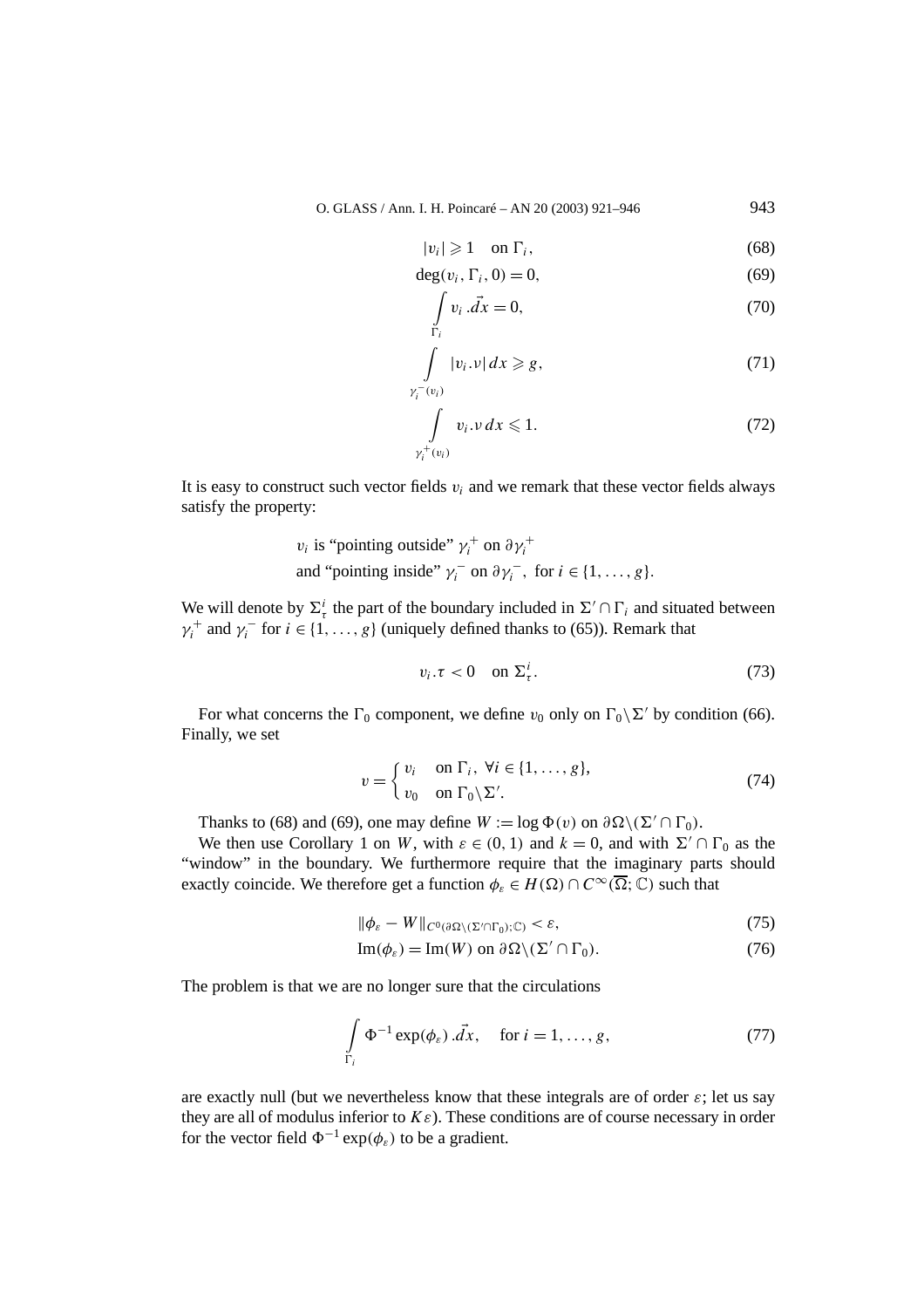To fix this problem, we define *g* functions  $w_1, \ldots, w_g$  in  $C^\infty(\partial \Omega \setminus (\Sigma' \cap \Gamma_0); \mathbb{C})$ satisfying the following conditions  $(i \in \{1, ..., g\})$ :

$$
\begin{cases}\n\operatorname{Im}(w_i) = 0 & \text{on } \partial \Omega \setminus (\Sigma' \cap \Gamma_0), \\
\operatorname{Re}(w_i) = 0 & \text{on } \partial \Omega \setminus [(\Sigma' \cap \Gamma_0) \cup \Sigma_t^i], \\
\operatorname{Re}(w_i) \leq 0 & \text{on } \Sigma_t^i, \\
\int_{\Sigma_t^i} |\operatorname{Re}(w_i)| = 1.\n\end{cases} \tag{78}
$$

We define, given a positive real number  $\varepsilon'$ , approximations in the  $C^0$  norm on  $\partial \Omega \setminus (\Sigma' \cap \Gamma_0)$  of the functions *w<sub>i</sub>* by Corollary 1, requiring again that the imaginary parts should exactly coincide. Let  $W_i^{\varepsilon'}$  be the *g* functions obtained by this process.

The idea here is to consider, instead of  $\phi_{\varepsilon}$ , a function defined by the following formula:

$$
\tilde{\phi}_{\varepsilon,\varepsilon'}^{\lambda_1,\lambda_2,\ldots,\lambda_g} := \phi_{\varepsilon} + (\lambda_1 W_1^{\varepsilon'} + \lambda_2 W_2^{\varepsilon'} + \cdots + \lambda_g W_g^{\varepsilon'}),\tag{79}
$$

the  $\lambda_i$  being real numbers, and then to find  $\lambda_1, \ldots, \lambda_g$ , small, in order that the circulations (77) computed for  $\tilde{\phi}_{\varepsilon,\varepsilon'}$  instead of  $\phi_{\varepsilon}$  are null for  $i = 1, \ldots, g$ . We denote  $\psi_{\varepsilon} := \exp(\phi_{\varepsilon})$ and  $\tilde{\psi}_{\varepsilon,\varepsilon'} := \exp(\tilde{\phi}_{\varepsilon,\varepsilon'})$  (we omit the  $\lambda_i$  in the writing of  $\tilde{\phi}_{\varepsilon,\varepsilon'}$  and  $\tilde{\psi}_{\varepsilon,\varepsilon'}$ ).

But for  $\lambda_j$  all in [−1, 1], for  $i \in \{1, ..., g\}$ , one gets, using (68), (73) and (78):

$$
\int_{\Gamma_i} \Phi^{-1}(\psi_{\varepsilon}) \cdot \vec{dx} - \int_{\Gamma_i} \Phi^{-1}(\tilde{\psi}_{\varepsilon,\varepsilon'}) \cdot \vec{dx} \geq ( (1 - \varepsilon)\lambda_i - C\varepsilon') \quad \text{for } \lambda_i \in [0, 1], \tag{80}
$$

$$
\int_{\Gamma_i} \Phi^{-1}(\tilde{\psi}_{\varepsilon,\varepsilon'}) \cdot \vec{dx} - \int_{\Gamma_i} \Phi^{-1}(\psi_{\varepsilon}) \cdot \vec{dx} \leqslant -\left( (1-\varepsilon) \frac{\lambda_i}{2} - C\varepsilon' \right) \quad \text{for } \lambda_i \in [-1,0], \tag{81}
$$

the constant *C* being independent of  $\varepsilon'$ , whatever the values of the others  $\lambda_j \in [-1, 1]$ . Indeed, we cut these integral in two: on  $\Gamma_i \backslash \Sigma_i^{\tau}$ , the "error" between the two integrals is of order *ε'*; on  $\Sigma_i^{\tau}$ , the "growth" of the circulation is at least of  $(1 - \varepsilon)\lambda_i$ , with still an error of order *ε* .

From now, we take  $\varepsilon < 1/2$  and  $\varepsilon' := \frac{\varepsilon}{10C}$ . Then we consider the application:

$$
\mathcal{H}: \begin{cases} \mathbb{R}^g \to \mathbb{R}^g, \\ (\lambda_1, \ldots, \lambda_g) \mapsto \left( \int_{\Gamma_i} \Phi^{-1}(\tilde{\psi}_{\varepsilon, \varepsilon'}) \, d\vec{x} \right)_{i=1, \ldots, g}. \end{cases}
$$

We endow  $\mathbb{R}^g$  with the norm  $\|(x_1, \ldots, x_g)\| := \max(|x_1|, \ldots, |x_g|)$ . If we restrict the application H to the sphere (in fact, the cube) with center 0 and radius  $4(K + 1)\varepsilon$ , say  $S(0, 4(K+1)\varepsilon)$  (denote by  $B(0, 4(K+1)\varepsilon)$ ) the corresponding ball), then from (80) and (81), we deduce that 0 is not reached. So we can define:

$$
\mathcal{H}'\colon \begin{cases} \mathcal{S}(0, 4(K+1)\varepsilon) \to \mathcal{S}(0, 4(K+1)\varepsilon), \\ \lambda := (\lambda_1, \dots, \lambda_g) \mapsto 4(K+1)\varepsilon \frac{\mathcal{H}(\lambda)}{\|\mathcal{H}(\lambda)\|}.\end{cases}
$$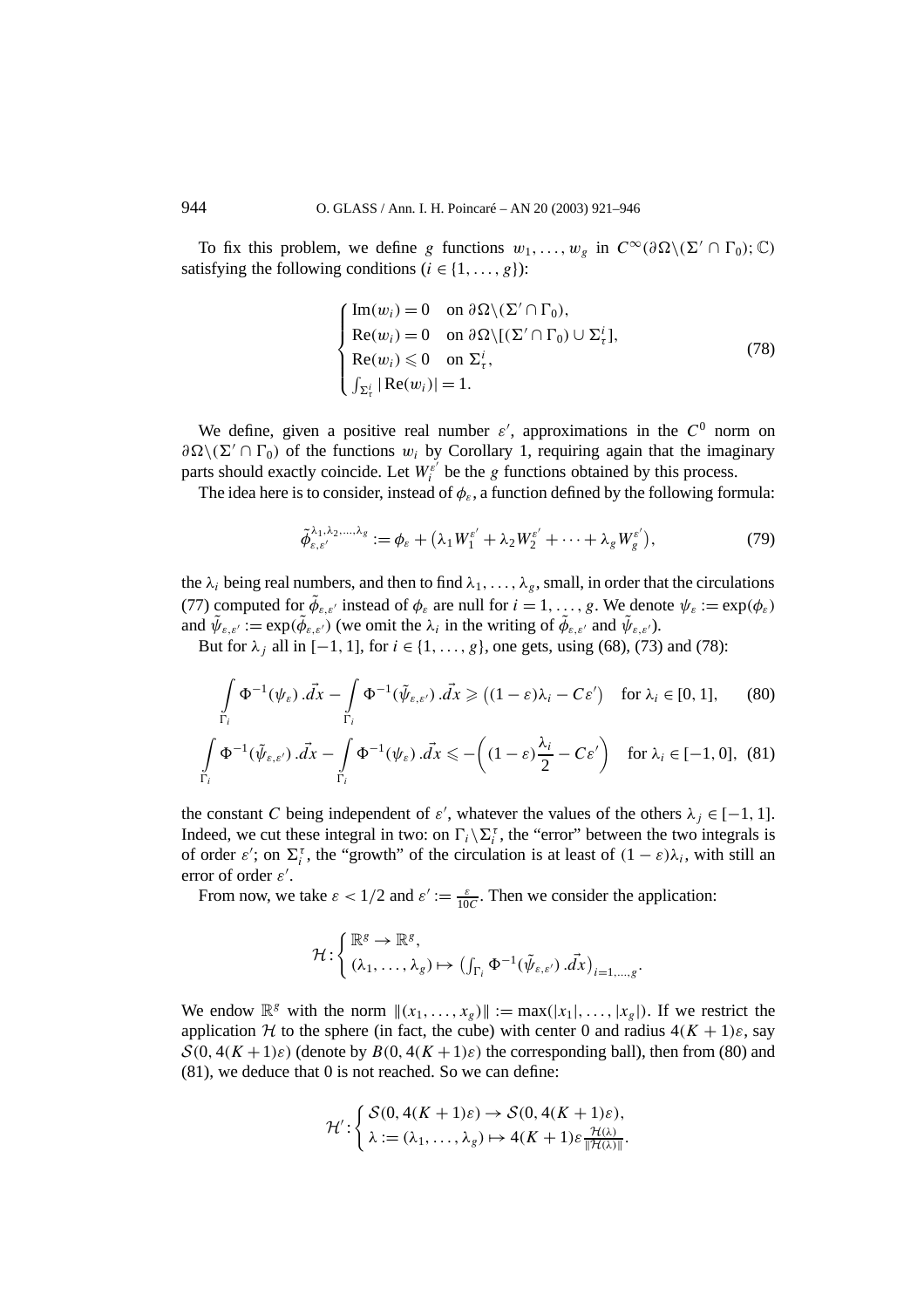This application is continuous and has a non-null degree – in fact, deg( $H'$ ) = 1 – (for instance, by (80) and (81), no point is sent to its antipodal point). Hence,

$$
\exists \bar{\lambda} \in B(0, 4(K+1)\varepsilon) \text{ such that } \mathcal{H}(\bar{\lambda}) = 0.
$$

That is, one finds a solution of the system, with scalars  $\lambda_i$  of order  $\varepsilon$ .

Therefore, we get a function  $\psi'$ , holomorphic in  $\Omega$ ,  $C^{\infty}$ -regular up to the boundary, such that the integrals  $\int_{\Gamma_i} \Phi^{-1}(\psi') \cdot \vec{dx}$ , are null for  $i \in \{1, \ldots, g\}$  (and hence are null also for  $i = 0$ ). When considering  $\Phi^{-1}(\psi')$ , one therefore obtains the gradient of a harmonic function, say  $\theta_1$ , which satisfies (6) and (7). We have left to slightly modify this function in order to get  $(8)$ – $(9)$  (which are satisfied everywhere except perhaps on  $\Gamma_0$ ).

This is where we use Lemma 2, with  $I := \Gamma_0 \cap \Sigma$ ,  $f := \partial_\nu \theta_1$  and with a given  $\varepsilon''$  to be fixed ( $f$  is actually compactly supported, thanks to the margin we kept on  $\Sigma$ ). We hence find a certain function  $\hat{f}$ , and define for this function the following solution of the Neumann problem, using (59),

$$
\begin{cases} \Delta \theta_2 = 0 & \text{in } \Omega, \\ \partial_{\nu} \theta_2 = \tilde{f} & \text{on } \Gamma_0 \cap \Sigma, \\ \partial_{\nu} \theta_2 = 0 & \text{on } \partial \Omega \setminus \Gamma_0 \cap \Sigma, \\ \int_{\Omega} \theta_2 = 0. \end{cases}
$$

We know that  $|\nabla \theta_1(x)| \ge \mu > 0$  in  $\overline{\Omega}$ . For  $\varepsilon''$  small enough, using Schauder estimates, we get

$$
|\nabla \theta_2|(x) \leqslant \mu/2 \quad \text{in } \overline{\Omega}.
$$

Consequently, for such an  $\varepsilon''$ , the function  $\theta_1 - \theta_2$  satisfies the required properties (5) to (9). Finally, (10) is a consequence of the incompressibility of  $\nabla \theta$ , of the fact that  $\nabla \theta$ is close to  $v$ , and of  $(71)$ – $(72)$ .

#### **REFERENCES**

- [1] H.D. Alber, Existence of three-dimensional, steady, inviscid, incompressible flows with nonvanishing vorticity, Math. Ann. 292 (3) (1992) 493–528.
- [2] R.W. Brockett, Asymptotic stability and feedback stabilization, in: Differential Geometric Control Theory, Houghton, MI, 1982, in: Progr. Math., Vol. 27, Birkhäuser Boston, 1983, pp. 181–191.
- [3] J.-M. Coron, Sur la stabilisation des fluides parfaits incompressibles bidimensionnels, in: Séminaire Équations aux Dérivées Partielles, École Polytechnique, Centre de Mathématiques, 1998–1999, exposé VII.
- [4] J.-M. Coron, On the null asymptotic stabilization of 2-D incompressible Euler equation in a simply connected domain, SIAM J. Control Optim. 37 (6) (1999) 1874–1896.
- [5] O. Glass, An addendum to a J.M. Coron theorem concerning the controllability of the Euler system for 2D incompressible inviscid fluids, J. Math. Pures Appl. 80 (8) (2001) 845–877.
- [6] O. Glass, Exact boundary controllability of 3-D Euler equation, ESAIM Control Optim. Calc. Var. 5 (2000) 1–44.